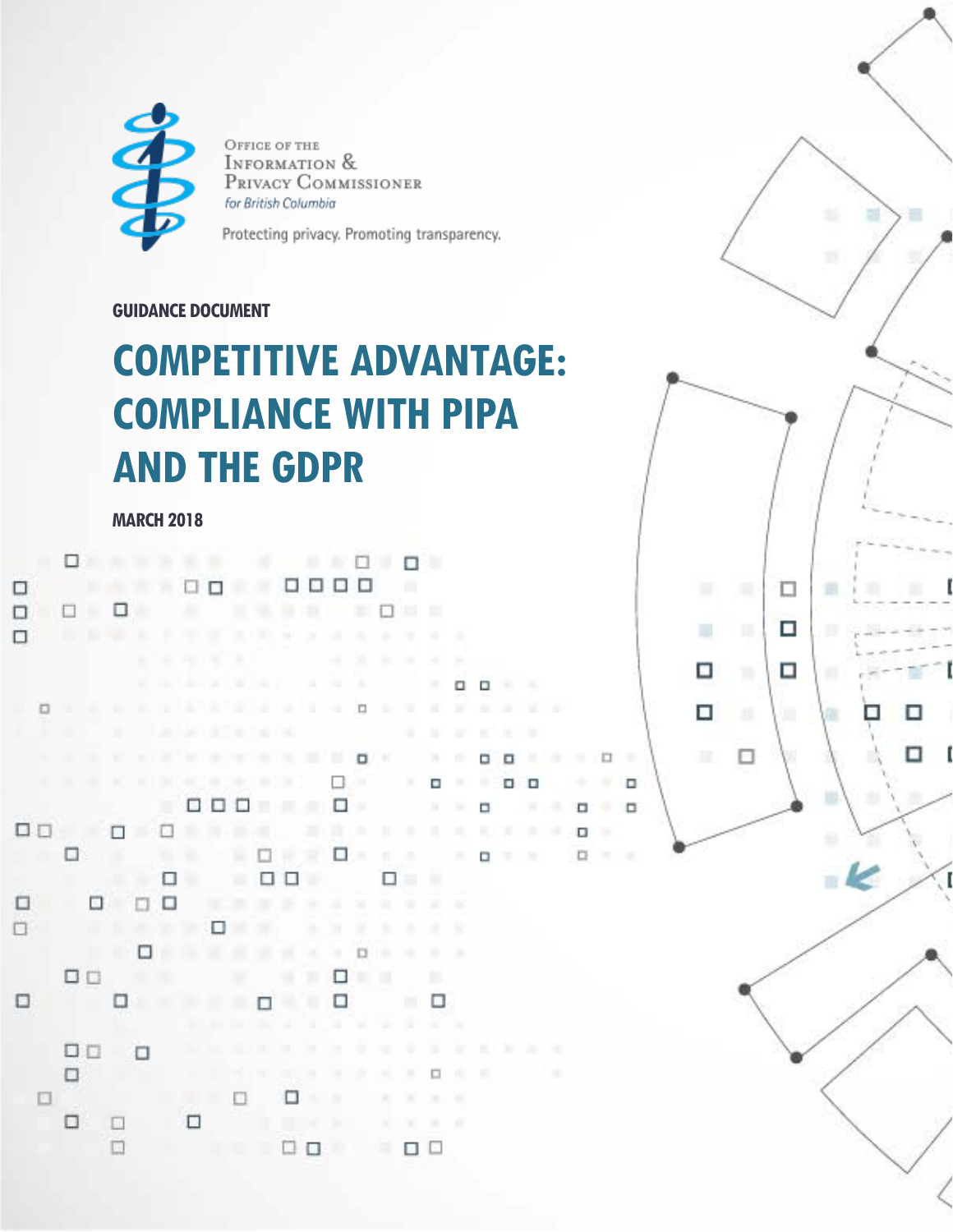# **CONTENTS**

| 1.0 |  |  |  |  |  |  |
|-----|--|--|--|--|--|--|
| 2.0 |  |  |  |  |  |  |
| 3.0 |  |  |  |  |  |  |
| 4.0 |  |  |  |  |  |  |
| 5.0 |  |  |  |  |  |  |
| 6.0 |  |  |  |  |  |  |
| 7.0 |  |  |  |  |  |  |
| 8.0 |  |  |  |  |  |  |
| 9.0 |  |  |  |  |  |  |
|     |  |  |  |  |  |  |
|     |  |  |  |  |  |  |
|     |  |  |  |  |  |  |

# <span id="page-1-0"></span>**PURPOSE OF THIS GUIDANCE DOCUMENT**

The *Personal Information Protection Act* (PIPA)[1](#page-20-1) applies to all private sector organizations in British Columbia and sets out how those organizations may collect, use, and disclose personal information.

Effective May 25, 2018, some organizations subject to PIPA must also comply with the European Union (EU) General Data Protection Regulation (GDPR). [2](#page-20-2) The GDPR applies to organizations that have an established presence in the EU, offer goods and services to individuals in the EU, or monitor the behaviour of individuals in the EU. Organizations that do not comply with the GDPR face significant fines.

This guidance helps organizations in BC determine whether they are subject to the GDPR and explains how to comply with both PIPA and the GDPR.

# **ORGANIZATIONS SUBJECT TO PIPA**

- Corporations and strata corporations
- Partnerships
- Doctors' offices
- Unincorporated associations
- Co-operative associations
- Societies
- Churches and other religious organizations
- Charities and not-for-profits
- Sports clubs
- Trade unions
- Partnerships
- Political parties
- Individuals involved in a commercial activity
- Trusts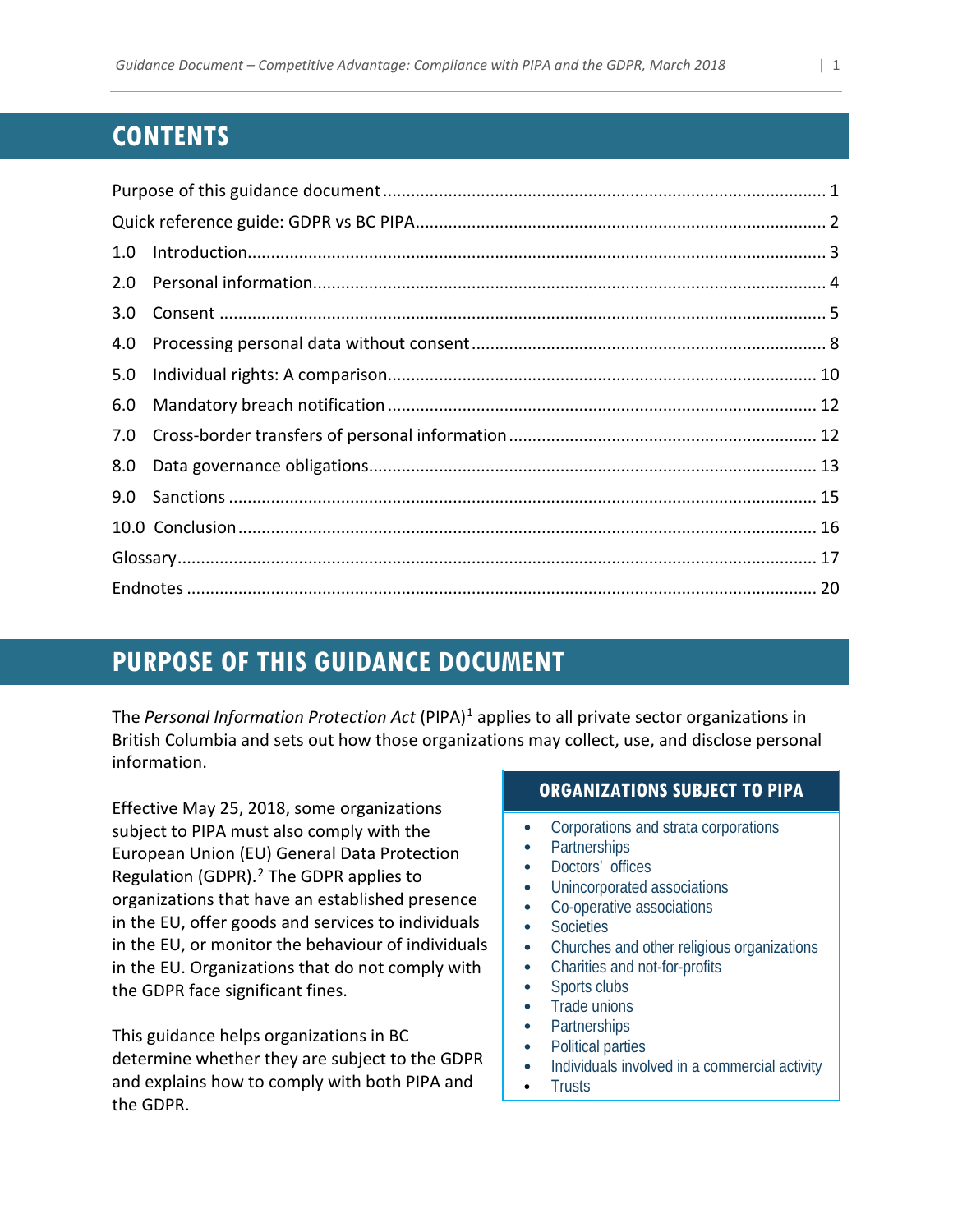# <span id="page-2-0"></span>**QUICK REFERENCE GUIDE: GDPR VS BC PIPA**

| <b>TOPIC</b>                                             | <b>GDPR</b>                                                                                                                                                                                                                                                                                                                                                                                   | <b>BC PIPA</b>                                                                                                                                               | <b>ADVICE</b>                                                                                                   |  |  |  |
|----------------------------------------------------------|-----------------------------------------------------------------------------------------------------------------------------------------------------------------------------------------------------------------------------------------------------------------------------------------------------------------------------------------------------------------------------------------------|--------------------------------------------------------------------------------------------------------------------------------------------------------------|-----------------------------------------------------------------------------------------------------------------|--|--|--|
| <b>Scope</b>                                             | Obligations whenever personal<br>data is processed.                                                                                                                                                                                                                                                                                                                                           | Obligations whenever<br>personal data is collected,<br>used, or disclosed.                                                                                   | PIPA and the GDPR are equivalent.                                                                               |  |  |  |
| Personal<br>information/data                             | Information relating to identified or<br>identifiable natural person.                                                                                                                                                                                                                                                                                                                         | Information about an<br>identifiable individual.                                                                                                             | Comply with either.                                                                                             |  |  |  |
| <b>Consent</b>                                           | Does not permit opt-out consent.<br>Special consent, explicit consent,<br>consent for minors.                                                                                                                                                                                                                                                                                                 | Permits opt-out consent.<br>Express consent, deemed<br>consent. Measured on a<br>level of reasonableness.                                                    | The GDPR is more protective than<br>PIPA. Compliance with GDPR<br>would ensure compliance with PIPA.            |  |  |  |
| <b>Processing personal</b><br>data without consent       | Permitted if several conditions are<br>met. Businesses can process<br>without consent for legitimate<br>business interests.                                                                                                                                                                                                                                                                   | Permitted for employee<br>personal information and<br>in other limited<br>circumstances.                                                                     | The GDPR and PIPA are different.<br>Compliance with one would not<br>ensure compliance with the other.          |  |  |  |
| <b>Individual rights</b>                                 | right to be informed<br>$\bullet$<br>right to access<br>$\bullet$<br>right to correction of personal<br>$\bullet$<br>information<br>right to erasure<br>$\bullet$<br>right to restriction of<br>$\bullet$<br>processing<br>right to data portability<br>۰<br>right to object to data<br>$\bullet$<br>processing activities<br>right to logic behind<br>$\bullet$<br>automated decision making | right to be informed<br>$\bullet$<br>right to access<br>$\bullet$<br>personal data<br>right to request<br>$\bullet$<br>correction of<br>personal information | The GDPR has more robust<br>individual rights. Compliance with<br>the GDPR will ensure compliance<br>with PIPA. |  |  |  |
| <b>Mandatory breach</b><br>notification                  | Notification required within 72<br>hours.                                                                                                                                                                                                                                                                                                                                                     | Notification is not<br>required, but is a best<br>practice.                                                                                                  |                                                                                                                 |  |  |  |
| <b>Cross-border transfers</b><br>of personal information | Permits organizations to transfer<br>personal data outside the EU in<br>some cases (e.g.: adequacy).                                                                                                                                                                                                                                                                                          | Not addressed in<br>legislation.                                                                                                                             | The GDPR is more protective than                                                                                |  |  |  |
| Data governance<br>obligations                           | Organizations must implement<br>technical and organizational<br>measures to show compliance.                                                                                                                                                                                                                                                                                                  | Requires organizations to<br>protect and secure<br>personal information.                                                                                     | PIPA. Compliance with GDPR will<br>ensure compliance with PIPA.                                                 |  |  |  |
| <b>Privacy impact</b><br>assessments                     | Mandatory before initiating any<br>processing with high risk of<br>infringing on individual rights.                                                                                                                                                                                                                                                                                           | Recommended, but not<br>required.                                                                                                                            |                                                                                                                 |  |  |  |
| Data protection officer                                  | Required for large-scale<br>processing.                                                                                                                                                                                                                                                                                                                                                       | Required.                                                                                                                                                    | At a minimum, designate a person<br>responsible for privacy.                                                    |  |  |  |
| <b>Sanctions</b>                                         | Serious infringement: up to 20m<br>Euros or 4% of annual worldwide<br>turnover. Lesser infringement: up<br>to 10m Euros or 2% of annual<br>worldwide turnover.                                                                                                                                                                                                                                | Individual: up to \$10k.<br>Organization: up to \$100k                                                                                                       | The GDPR has much higher fines<br>than PIPA.                                                                    |  |  |  |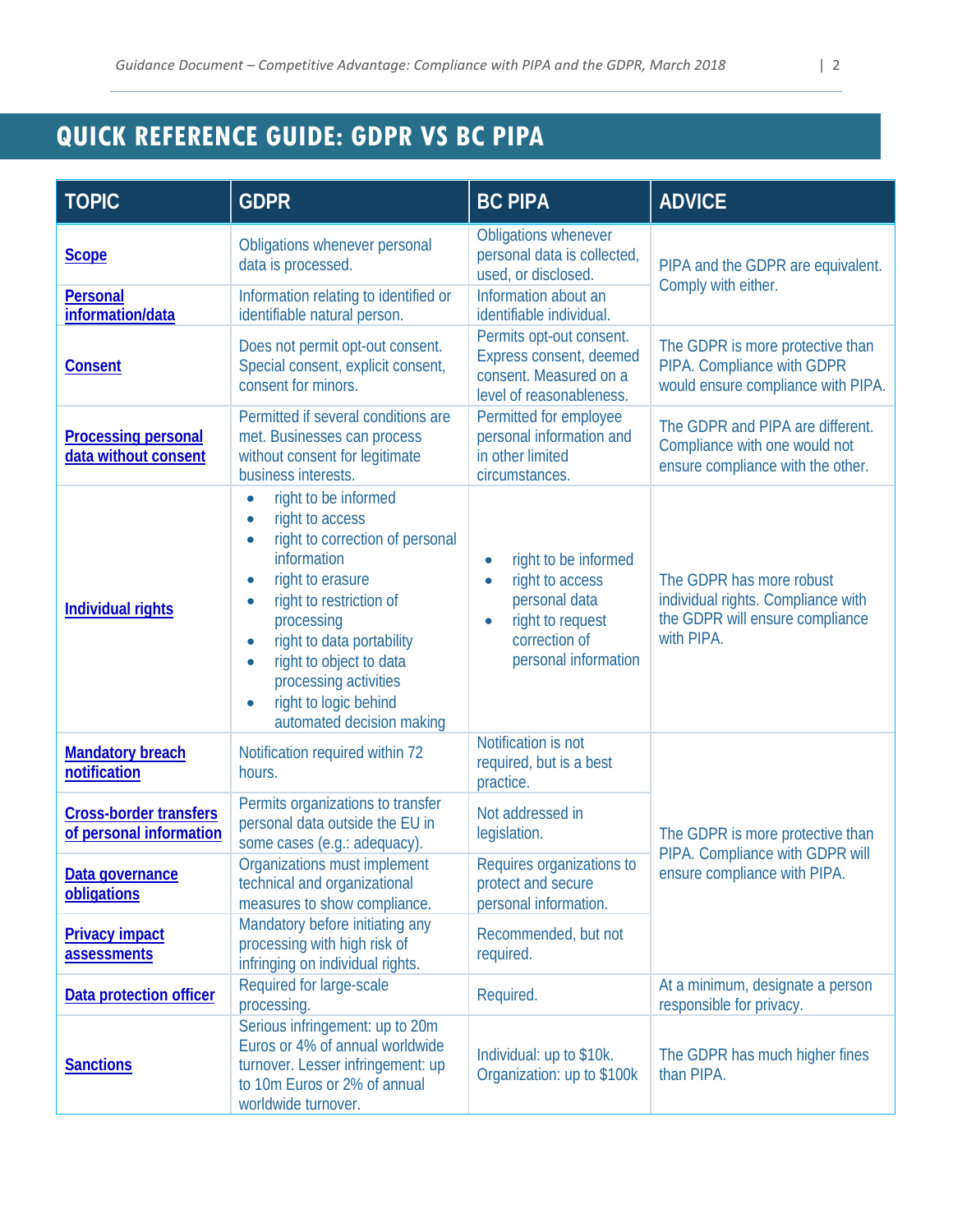# <span id="page-3-0"></span>**1.0 INTRODUCTION**

On May 25, 2018 the EU GDPR came into force, repealing the existing Directive 95/46/EC (Directive) and requiring private sector organizations to comply with new data protection requirements when they process the personal information of individuals located in the EU. The GDPR applies to both the private and public sectors, but this guidance only considers the implications for private sector organizations in BC.

The GDPR has two broad sections. The first section contains 173 [recitals](#page-19-0) that provide context, direction, and guidance for the second section of the GDPR, which contains 99 [articles](#page-17-1) divided into 11 [chapters.](#page-17-2) The articles set out the specific requirements of the GDPR and are legally binding; the recitals inform the interpretation of the articles, but are not legally binding.

The GDPR sets a new, higher standard for global privacy legislation. It harmonizes data privacy laws across Europe, g[i](#page-3-2)ves greater privacy protection and rights to individuals,<sup>i</sup> and extends the reach of personal data protection beyond the borders of the EU. It also imposes significant new obligations on BC organizations that process the personal data of EU *data subjects*.<sup>[3](#page-20-3)</sup>

The reach of the GDPR presents global compliance challenges for organizations in BC. Organizations covered by PIPA will also need to comply with the GDPR if:

- 1. they have an established presence in the EU;
- 2. they offer goods and services to individuals in the EU; or
- 3. they monitor the behaviour of individuals in the EU.[4](#page-20-4)

PIPA and the GDPR are similar, giving PIPA-compliant organizations in BC a head start toward GDPR compliance. However, some aspects of the GDPR have no equivalent in PIPA, so additional effort will be required in those areas. The GDPR is an incentive for organizations to implement strong data protection practices.

# <span id="page-3-1"></span>1.2 Controllers and processors

The GDPR applies when personal data is "processed." The GDPR defines [processing](#page-19-1) as "any operation or set of operations which is performed on personal data or on sets of personal data, whether or not by automated means, such as collection, recording, organisation, structuring, storage, adaptation or alteration, retrieval, consultation, use, disclosure by transmission, dissemination or otherwise making available, alignment or combination, restriction, erasure or destruction."[5](#page-20-5)

<span id="page-3-2"></span>i The UK introduced a new Data Protection Bill on September 03, 2017, which is substantially similar to the GDPR. Once the UK leaves the EU the GDPR will no longer apply, but the Data Protection Bill, which will eventually evolve into the Data Protection Act 2018, constantly cross-references the GDPR and is substantially very similar.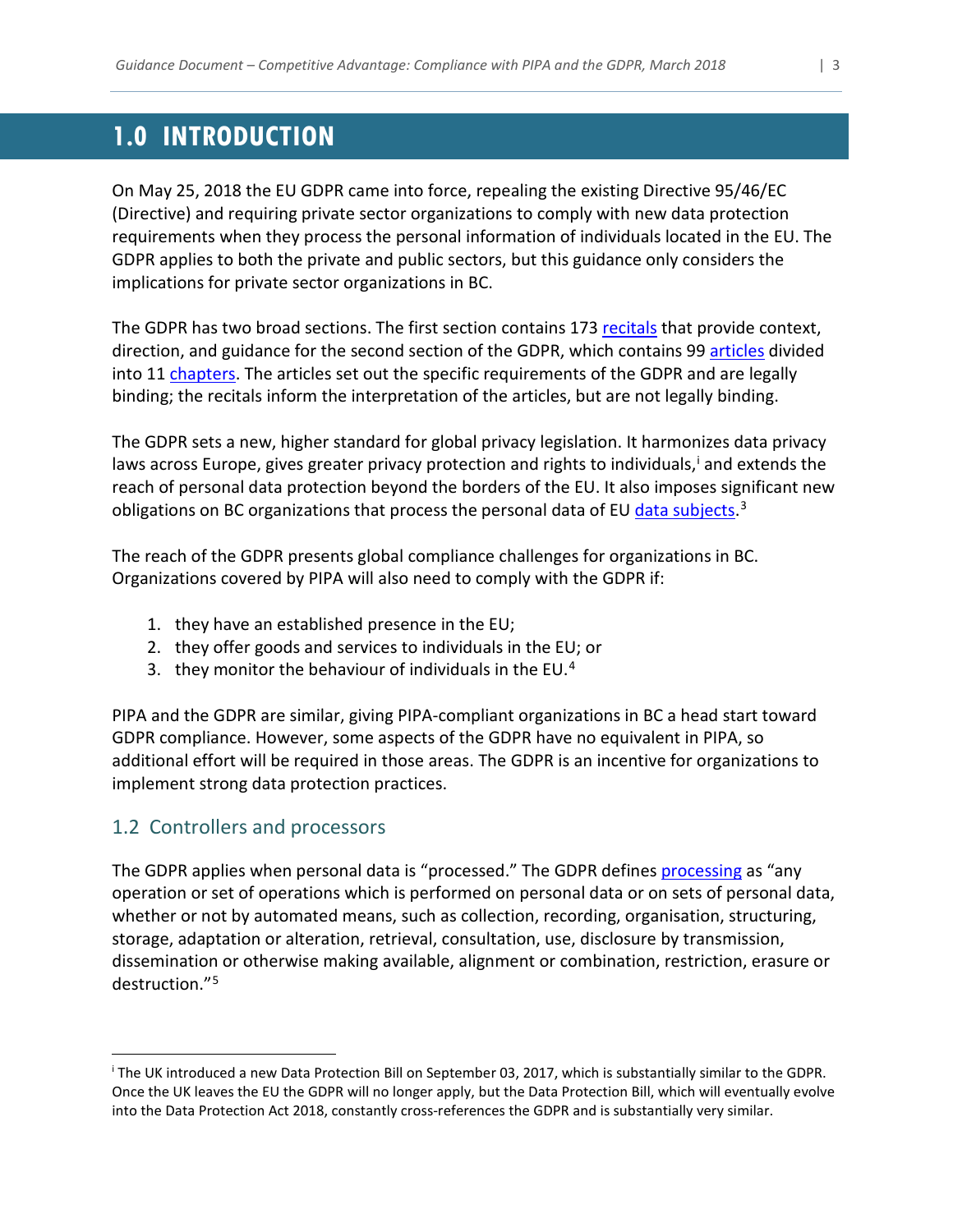The GDPR defines any entity that collects, uses, or discloses personal information of EU residents as a "controller" or a "processor." A [controller](#page-17-4) refers to "the natural or legal person, public authority, agency or other body which, alone or jointly with others, determines the purposes and means of the processing of personal data."[6](#page-20-6) A [processor](#page-19-2) means any person, public authority or agency that processes personal data on behalf of the controller.<sup>[7](#page-20-7)</sup> As noted above, the GDPR applies to any controller or processor of personal data of EU data subjects, whether or not the processing takes place in the EU, and whether or not the controller or processor operates or has offices in the EU.

# 1.3 Fundamental principles for processing personal data

According to the GDPR, processing of personal data must be in accordance with the principles of lawfulness, fairness, and transparency.<sup>[8](#page-20-8)</sup> Organizations must explicitly specify legitimate purposes for collecting personal data, and that data must only be processed in a way that is compatible with those purposes. [9](#page-20-9)

Data controllers or processors must also respect the [principle of data minimization,](#page-18-0) meaning that the processing of personal data must be limited to that which is adequate, relevant, and necessary to achieve the specified purpose. $10<sup>10</sup>$  $10<sup>10</sup>$ 

Personal data must be accurate, kept up to date, $11$  kept in a form which permits identification of data subjects for no longer than is necessary, and must be processed in a manner that ensures appropriate security of the personal data.<sup>[12](#page-20-12)</sup>

> "Processing" under the GDPR is the same as "collection, use, or disclosure" under PIPA.

Assess whether your organization falls within the scope of the GDPR: Any organization that has customers in the EU, operates in the EU, or collects, uses, or discloses personal information of EU data subjects should ensure compliance prior to May 25, 2018.

# <span id="page-4-0"></span>**2.0 PERSONAL INFORMATION**

# 2.1 Personal information » GDPR

**ADVICE FROM THE COMMISSIONER**

The GDPR define[s personal data](#page-18-1) as any information relating to an identified or identifiable natural person (often referred to as a "data subject"). An identifiable natural person is one who can be identified, directly or indirectly, by reference to an identifier such as a name, an identification number, location data, an online identifier such as an IP address, or to one or more factors specific to the physical, physiological, genetic, mental, economic, cultural, or social identity of that person.<sup>[13](#page-20-13)</sup>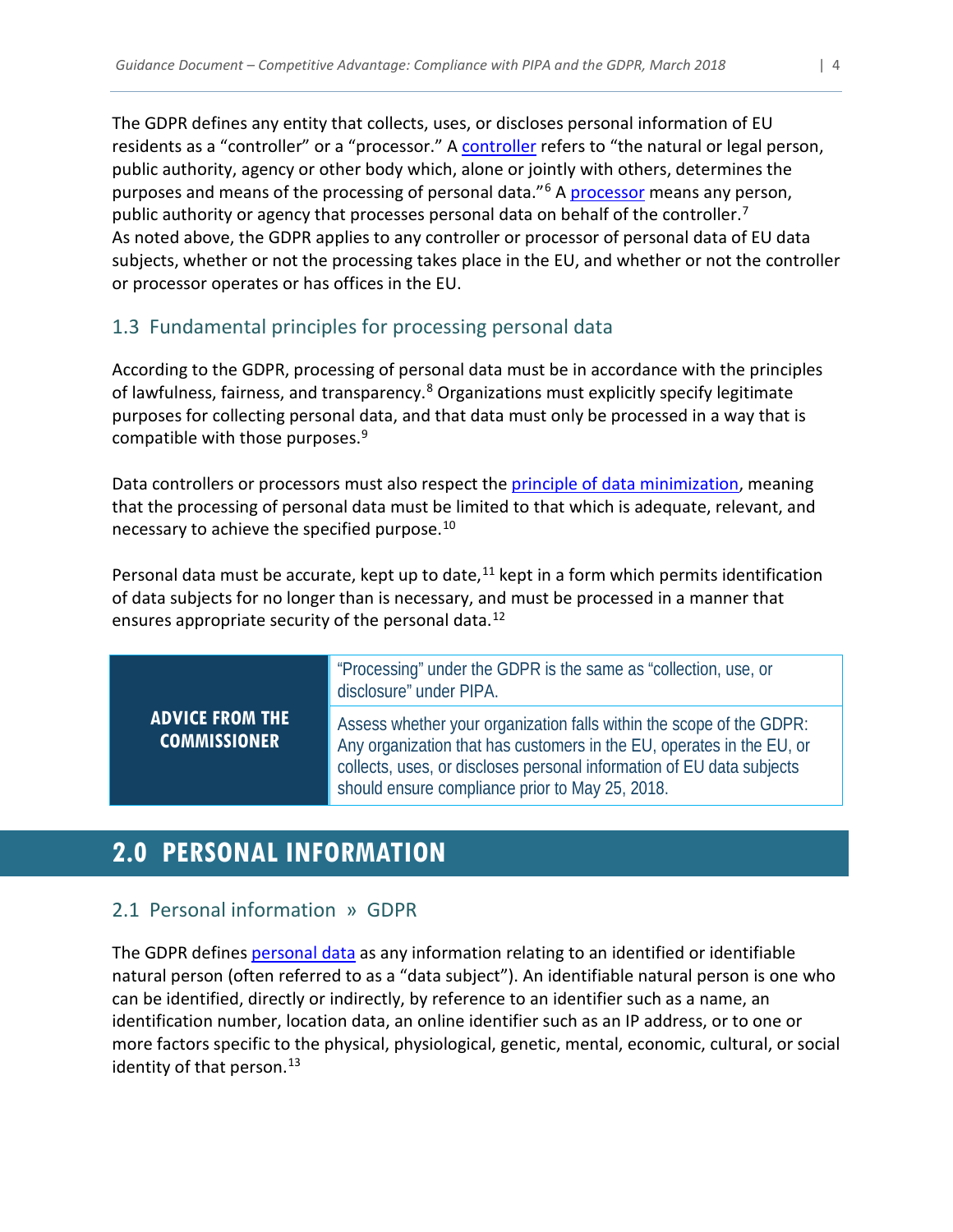The GDPR sets out special categories of particularly sensitive personal data that is subject to additional protections: data that reveals racial or ethnic origin, political opinions, religious or philosophical beliefs, trade-union membership; data concerning health or sex life and sexual orientation; genetic data or biometric data. The GDPR provides specific restrictions for processing [special personal data.](#page-19-3) Processing is only allowed under certain circumstances, such as if the data subject has given explicit consent for specified purposes. In other circumstances, consent cannot be the authority for the processing of sensitive data.<sup>[14](#page-20-14)</sup>

[Pseudonymization](#page-19-4) is a technique for processing personal data so that it cannot be attributed to a specific data subject without additional information. The GDPR requires that the additional (re-identifying) information be stored separately from the pseudonymized data and protected with technical and organizational measures to ensure that the personal information is not attributed to an identified or identifiable natural person.<sup>[15](#page-20-15)</sup> Pseudonymized information is still a form of personal data,<sup>[16](#page-20-16)</sup> but this technique is recommended as a safeguard to reduce risk of a privacy breach.. [17](#page-20-17)

# 2.2 Personal information » PIPA

PIPA defines personal information as "information about an identifiable individual," which can include name, date of birth, phone number, address, physical description, social insurance number, personal financial information, and more. It does not include employee contact information or work product information.<sup>[18](#page-20-18)</sup> PIPA does not have a separate definition for sensitive or "special" personal information.

# **ADVICE FROM THE COMMISSIONER**

Make sure your organization is aware of the GDPR's special categories of sensitive personal information, and ensure that these categories receive additional protection.

Consider using pseudonymization techniques, but remember that pseudonymized data still requires protection as a form of personal data.

# <span id="page-5-0"></span>**3.0 CONSENT**

# 3.1 Consent » GDPR

The GDPR has stronger consent requirements for information processing than those required by PIPA.<sup>[19](#page-20-19)</sup>

Under the GDPR, ["consent"](#page-17-5) of the data subject means any freely given, specific, informed and unambiguous indication of the data subject's wishes by a statement or clear affirmative action agreeing to the processing of their personal data. [20](#page-20-20) The GDPR does not permit <u>opt-out consent</u>.<sup>[21](#page-20-21)</sup>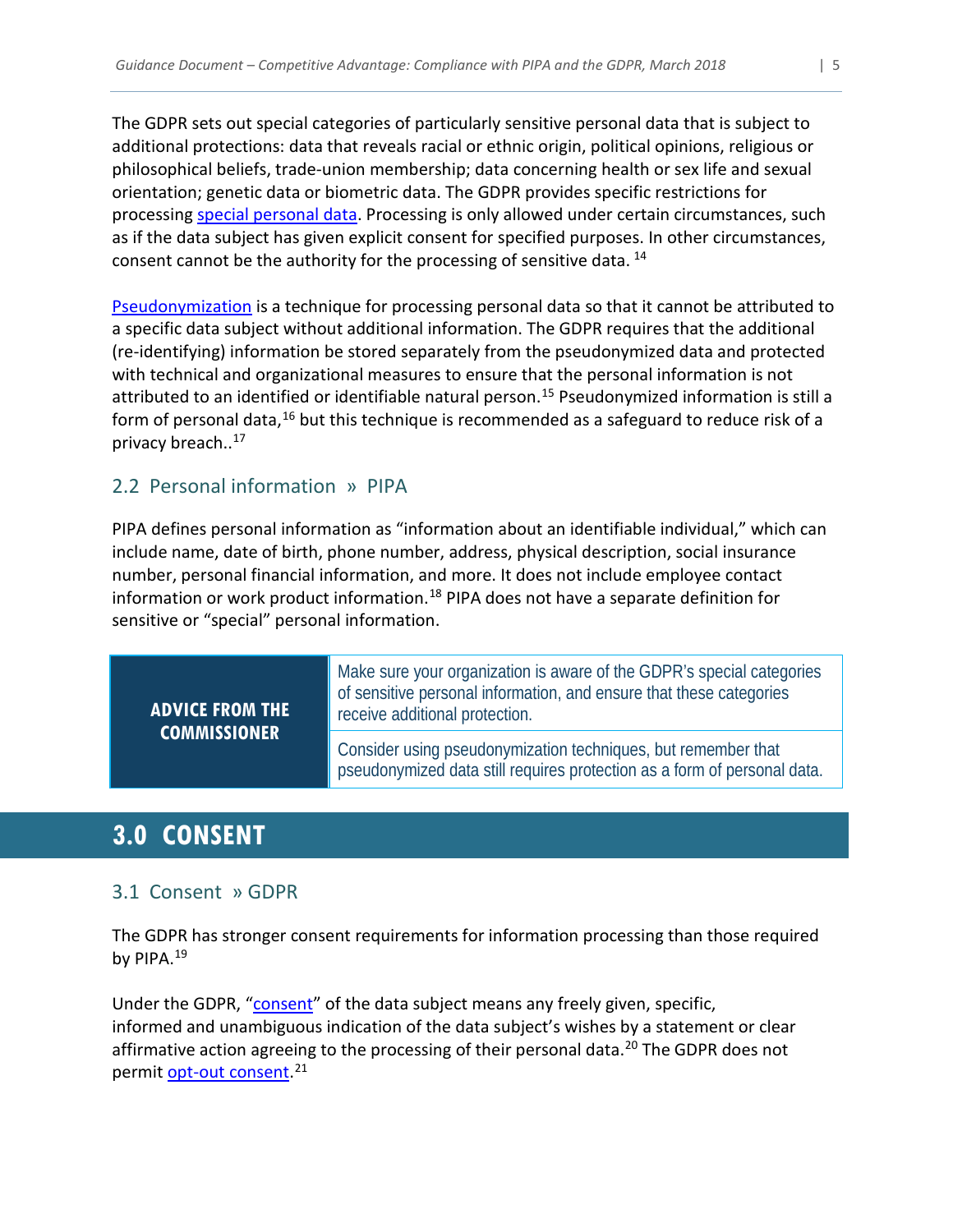Specific consent is required for any new data processing, unless the subsequent processing is so similar to those already consented to that it would be expected by the data subject.<sup>[22](#page-20-22)</sup> Organizations are only allowed to offer services or products conditional on consent if the data processing is necessary to provide the service or product.<sup>[23](#page-20-23)</sup> Organizations must allow users to withdraw consent, and they must inform users of this right. Most notably, consent must be as easily revoked as it is given.<sup>[24](#page-20-24)</sup>

The GDPR requires [explicit consent](#page-17-6) for the processing of special categories of data,<sup>[25](#page-20-25)</sup> for automated individual decision-making, including profiling,  $26$  and for international data transfers.[27](#page-20-27)

The requirements for explicit consent are set out in the GDPR's definition of consent at Article 4(11). Explicit consent can be obtained in a clear written or spoken statement that leaves no room for misinterpretation. The GDPR suggests [two-stage verification](#page-19-5) for explicit consent as a best practice.

The [Article 29 Working Party](#page-17-7) has developed *Guidelines on Consent*, [28](#page-20-28) which give this example of explicit consent in the scope of sensitive personal data: "A clinic for cosmetic surgery seeks explicit consent from a patient to transfer his medical record to an expert whose second opinion is asked on the condition of the patient. The medical record is a digital file. Given the specific nature of the information concerned, the clinic asks for an electronic signature of the data subject to obtain valid explicit consent and to be able to demonstrate that explicit consent was obtained."<sup>[29](#page-20-29)</sup>

#### *3.1.1 Consent » GDPR » Imbalance of Power*

The GDPR recognizes that when there is a clear imbalance of power in the relationship between the controller and the data subject, consent is not likely a sufficient authority for data processing.<sup>[30](#page-20-30)</sup> In the private sector, an imbalance of power can occur in the employment and housing rental contexts. An employee or tenant cannot easily deny consent to data processing by their employer or landlord without jeopardizing their job or housing. Employers and landlords should therefore rely on other lawful bases to process the personal data of their employees or tenants, as discussed in **[section](#page-8-0) 4.0.**<sup>[31](#page-20-31)</sup>

#### *3.1.2 Consent » GDPR » Children*

Children have specific protections for their personal data in the GDPR.<sup>[32](#page-20-32)</sup> The processing of personal data of any child under 16 requires parental consent, though member states can opt to reduce the age to 13, 14, or  $15.^{33}$  $15.^{33}$  $15.^{33}$  The controller must ensure that communication to the data subject is concise, transparent, intelligible, and easily accessible, using clear and plain language, particularly for any information addressed specifically to a child. $34$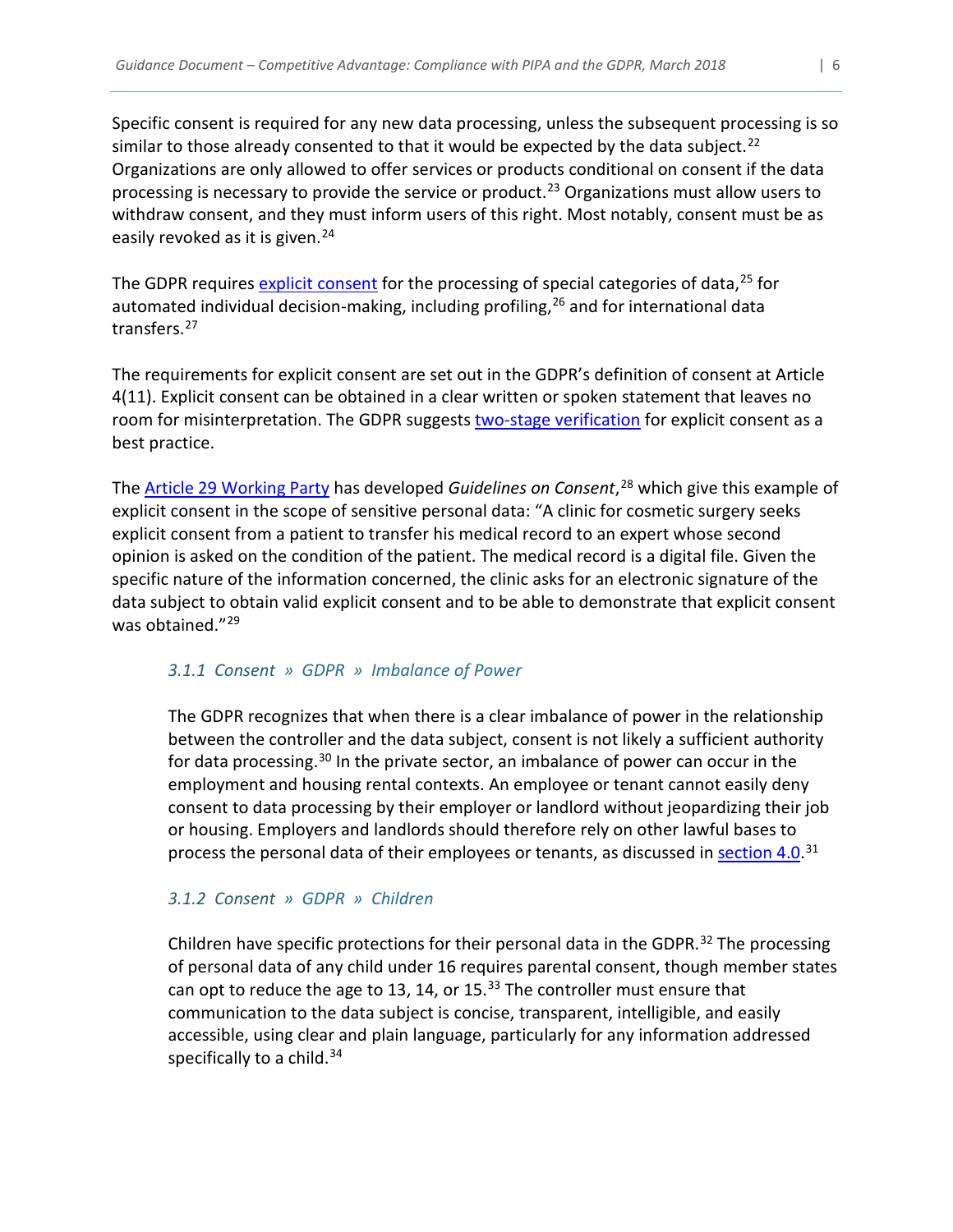### 3.2 Consent » PIPA

PIPA also requires an organization to obtain consent before collecting, using, or disclosing personal information about an individual, but PIPA's requirements are slightly different.

In addition to [express consent,](#page-18-2)<sup>[35](#page-20-35)</sup> PIPA recognizes:

- Implicit [consent,](#page-17-8) when an individual volunteers information for an obvious purpose and a reasonable person would consider it appropriate for the individual to volunteer that information in those circumstances;<sup>[36](#page-20-36)</sup>
- "Opt-out consent," such as a pre-checked box where consent is presumed but can be declined; [37](#page-20-37)
- The right to withdraw or change consent;<sup>[38](#page-20-38)</sup> and
- The collection, use, or disclosure of personal information without consent or from another source in certain situations.<sup>[39](#page-20-39)</sup>

Under PIPA, in addition to consent, any collection, use, or disclosure of personal information must be reasonable.<sup>[40](#page-20-40)</sup> This means that a reasonable person, knowing the purpose for collection and the surrounding circumstances, would consider the purpose to be appropriate. What is reasonable depends on the sensitivity and volume of personal information being collected, the purpose and circumstances of collection, how the organization handles the information, and how an organization plans to use and disclose the information.<sup>41</sup>

Similar to the GDPR, PIPA only allows an organization to require consent in order to provide a product or service where the collection, use, or disclosure of personal information is ["necessary"](#page-18-3) or integral to the provision of the product or service.  $42,43$  $42,43$  $42,43$ 

#### *3.2.1 Consent » PIPA » Imbalance of Power*

PIPA does not explicitly address the effect of an imbalance of power on validity of consent. However, PIPA recognizes that the employment relationship is not voluntary by stating that "employee personal information" may be collected, used, or disclosed without consent when it is reasonable for establishing, managing, or terminating the employment relationship. The employer must notify the employee of the purpose for collecting, using, or disclosing employee personal information prior to collection, use, or disclosure. [44](#page-20-44)

#### *3.2.2 Consent » PIPA » Children*

PIPA does not specify a minimum age for consent. Under PIPA, a guardian of a minor may only act for the minor if the minor is incapable of acting.<sup>[45](#page-20-45)</sup> Where a minor is capable of understanding what they are consenting to, the minor may consent, regardless of age. While in each instance it will depend on the individual minor, the age of consent under PIPA is usually 12 years old.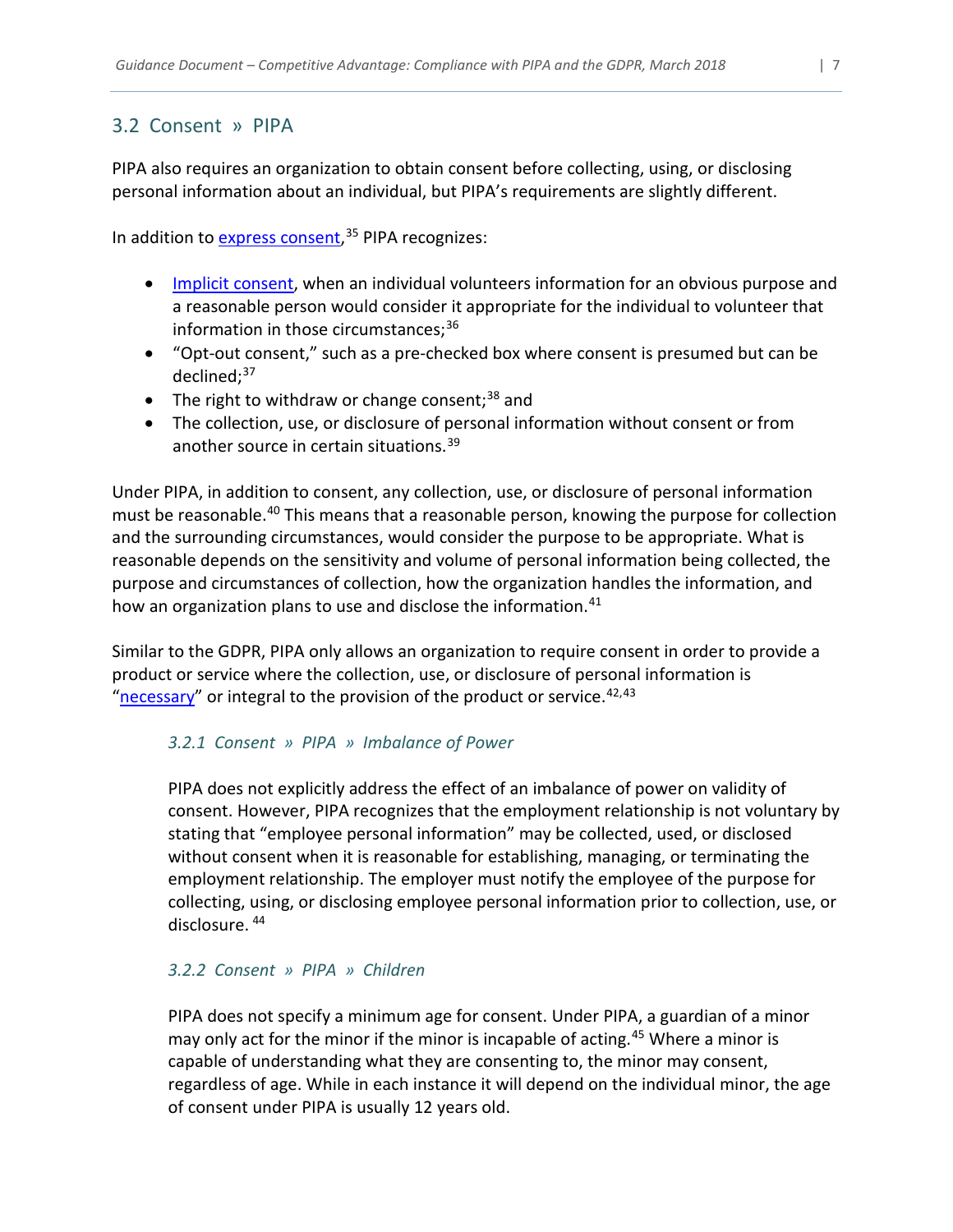|                                               | Identify all your processing activities that require consent of EU data<br>subjects. Ensure consent is freely given, specific, informed,<br>unambiguous, explicit, and as easily revoked as given.                                                      |  |  |  |  |  |  |
|-----------------------------------------------|---------------------------------------------------------------------------------------------------------------------------------------------------------------------------------------------------------------------------------------------------------|--|--|--|--|--|--|
| <b>ADVICE FROM THE</b><br><b>COMMISSIONER</b> | Review and amend existing consent forms to ensure compatibility with<br>GDPR requirements. Ensure processes are in place to quickly enable<br>withdrawal of consent and create reliable records to demonstrate<br>compliance with consent requirements. |  |  |  |  |  |  |
|                                               | If the controller holds an imbalance of power over the data subject,<br>document lawful bases for processing other than consent                                                                                                                         |  |  |  |  |  |  |
|                                               | Verify individuals' ages and obtain parent or guardian consent for any<br>processing of a minor's data. Ensure notices to children are easy to<br>understand.                                                                                           |  |  |  |  |  |  |

# <span id="page-8-0"></span>**4.0 PROCESSING PERSONAL DATA WITHOUT CONSENT**

# 4.1 Processing personal data without consent » GDPR

The GDPR permits processing of personal data without consent where it is necessary:<sup>[46](#page-20-46)</sup>

- for executing a contract to which the data subject is a party or to take steps at the request of the data subject prior to entering into a contract;<sup>[47](#page-21-0)</sup>
- $\bullet$  to comply with a legal obligation to which the controller is subject; <sup>[48](#page-21-1)</sup>
- to protect the vital interests of the data subject or another natural person;  $49$
- for the performance of a task carried out in the public interest or in the exercise of official authority vested in the controller;<sup>[50](#page-21-3)</sup> or
- for the [legitimate interests](#page-18-4) pursued by a controller or a third party, except where the interests or fundamental rights and freedoms of the data subject require protection of personal data, in particular where the data subject is a child.<sup>[ii](#page-8-1)</sup>

Organizations considering processing personal data without consent should assess which of these grounds are most appropriate for their processing activities and fulfil any requirements the GDPR sets out for these conditions.<sup>[51](#page-21-4)</sup>

Some of these bases for processing are easy to identify, such as activities that fall under performance of a contract, performance of a legal obligation, or the vital interests of the data subject. It is more difficult for organizations to assess whether their legitimate interests allow for further processing of personal information.

<span id="page-8-1"></span>ii Note that the ground of legitimate interests is limited to the private sector, and is not available to public bodies; GDPR Article (6)(1)(f)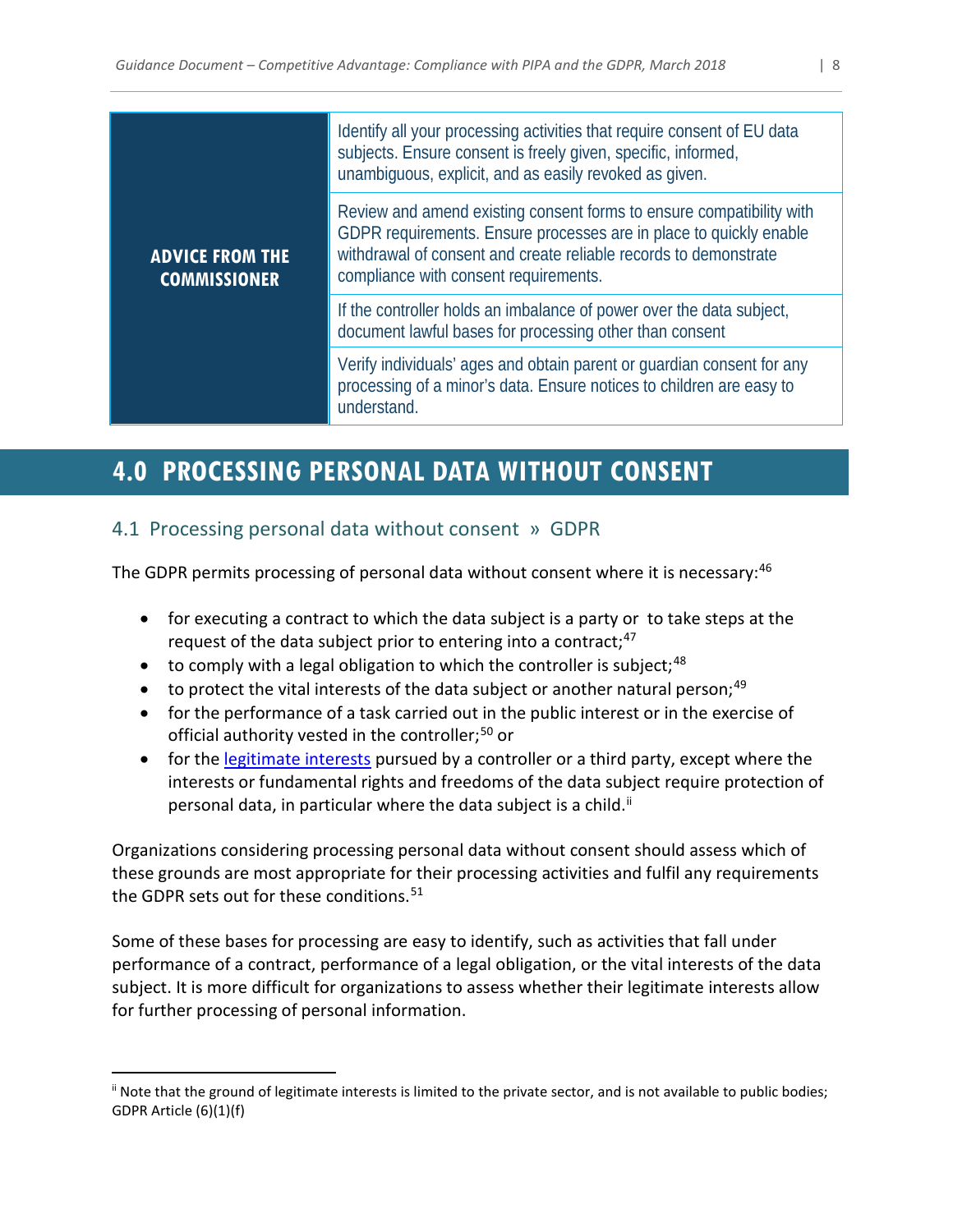The recitals give examples of processing that could be necessary for the legitimate interests of a data controller, including:

- for direct marketing purposes or to prevent fraud;<sup>[52](#page-21-5)</sup>
- to transmit personal data for internal administrative purposes, including client and employee data processing; [53](#page-21-6)
- to ensure network and information security, including to prevent unauthorized access to electronic communications networks and to stop damage to computer and electronic computer systems;<sup>[54](#page-21-7)</sup> or
- $\bullet$  to report possible criminal acts or threats to public security to a competent authority.<sup>[55](#page-21-8)</sup>

Notably, Recital 47 states that where data subjects "do not reasonably expect further processing" the data controller could not invoke legitimate interests as authority for processing. Therefore, the legitimate interests exception is limited to situations where the data subject would expect the processing to occur.

If a controller relies on legitimate interests for specific processing operations, they must explain their rationale in an *information notice*.<sup>[56](#page-21-9)</sup> Individuals can object to data processing for legitimate interests. [57](#page-21-10)

# 4.2 Processing personal data without consent » PIPA

PIPA also allows organizations to collect, use, and disclose personal information without consent in limited situations, such as during an investigation for breach of contract, or where the personal information is collected from a professional directory. [58](#page-21-11)

PIPA's [implied consent](#page-18-5) provisions are somewhat similar to the legitimate interests exception in the GDPR. PIPA provides for implied consent where the purpose for collection is obvious to the person providing the information; legitimate interests under the GDPR can only apply where the data subject would expect the processing to occur.<sup>[59](#page-21-12)</sup>

An individual can cancel or change their consent by giving the organization reasonable notice, as long as doing so does not break a legal duty or promise between the organization and the individual.<sup>[60](#page-21-13)</sup>

<span id="page-9-0"></span>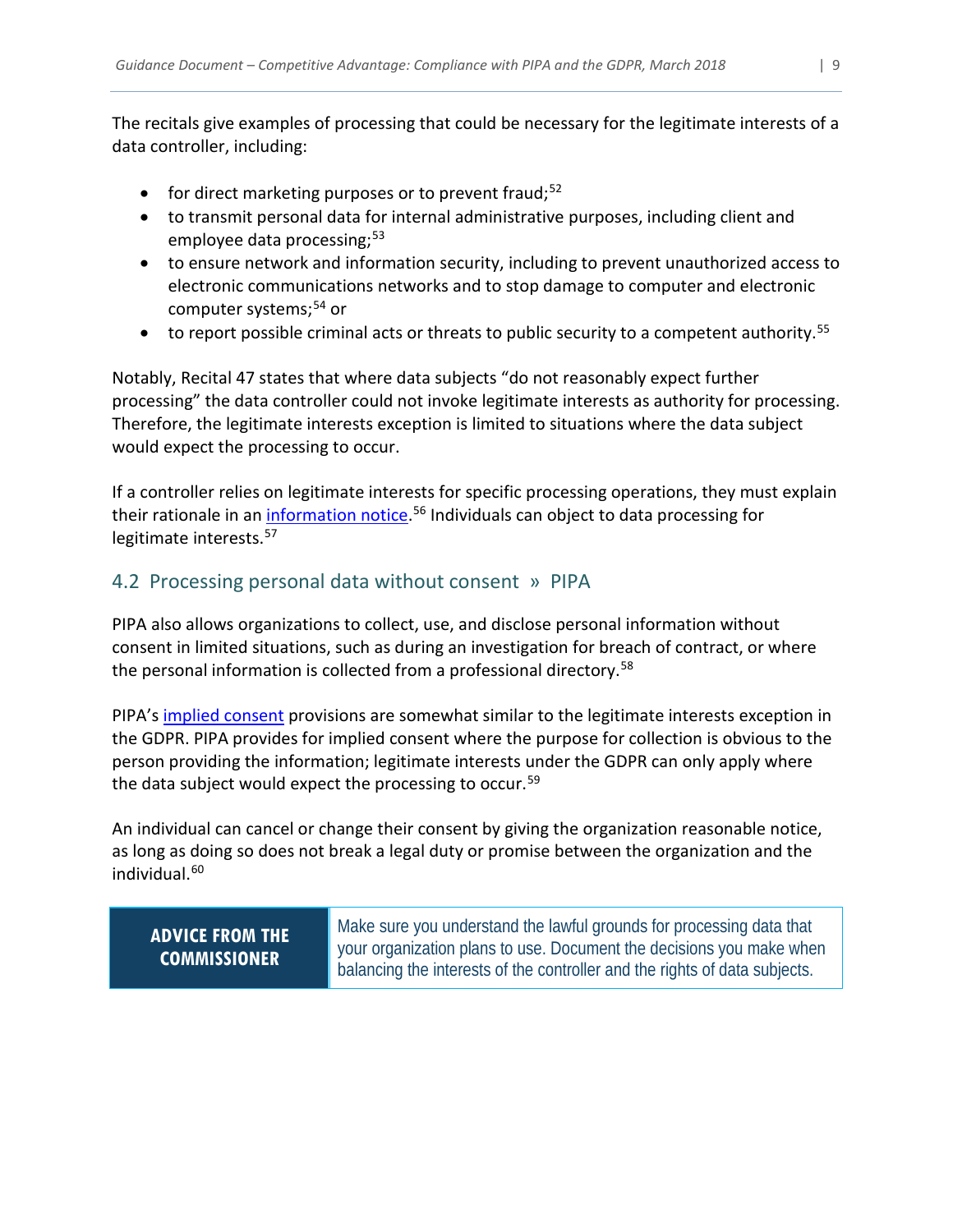# <span id="page-10-0"></span>**5.0 INDIVIDUAL RIGHTS: A COMPARISON**

#### 5.1 The right to be informed

#### **GDPR**

Under the GDPR individuals have the right to know who is collecting their data, for what purpose, how it will be stored and processed, and how to withdraw consent and make a complaint. $61$  Controllers must provide information notices, to ensure transparency of processing. There is an emphasis on clear, concise notes.<sup>[62](#page-21-15)</sup> Visualization through standardized icons is encouraged, and messaging addressed to a child should be in clear and plain language that a child can easily understand.[63](#page-21-16)

#### **PIPA**

Under PIPA, individuals have the right to know how their personal information is collected, used, and disclosed. They also have the right to withdraw consent and make a complaint.<sup>[64](#page-21-17)</sup>

#### 5.2 The right to access one's personal data

#### **GDPR**

The GDPR provides individuals with the right to a copy of their personal information held by the data controller and specifies the manner in which that copy must be provided. This is explained below under the right to data portability. [65](#page-21-18)

#### **PIPA**

Under PIPA, individuals also have the right to a copy of their personal information<sup>66</sup> but that copy need not be in commonly used electronic format.

#### 5.3 The right to rectification of personal information

#### **GDPR**

Under the GDPR individuals have the right to correct their personal information. This requires controllers, upon request, to correct inaccurate or incomplete personal data.<sup>[67](#page-21-20)</sup>

#### **PIPA**

Under PIPA, individuals also have the right to request correction of their own personal information. An organization must make the correction unless it has reasonable grounds to determine that it should not.<sup>[68](#page-21-21)</sup> The organization must annotate the personal information with the individual's request.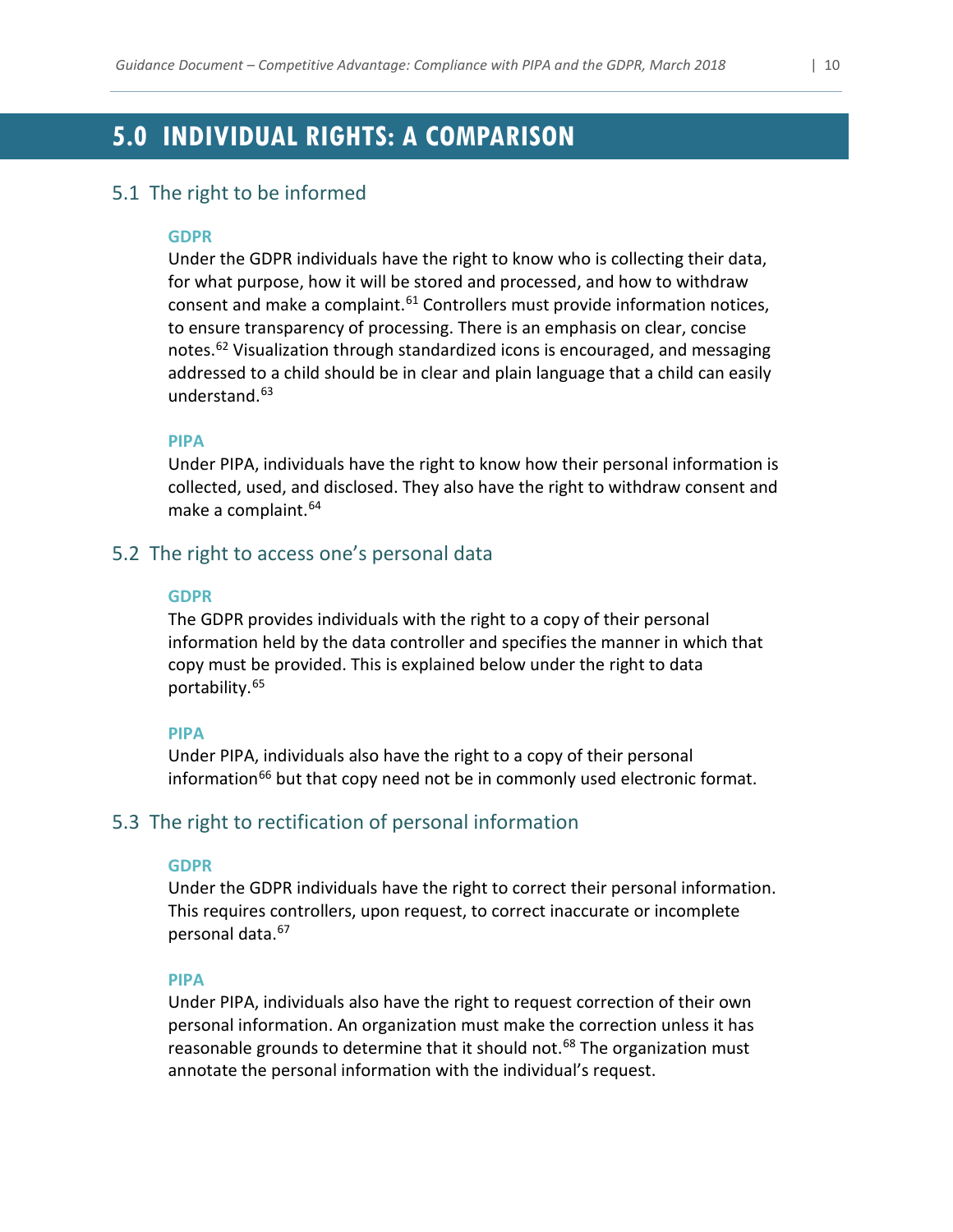#### The GDPR also contains rights that are not required by PIPA:

#### 5.4 The right to erasure ("right to be forgotten")

Individuals have the right to request the deletion or removal of personal data where there is no compelling reason for its continued processing. Controllers are required to erase personal data without undue delay if the data is no longer required, if an individual withdraws consent or objects to processing, or if the processing was unlawful. A controller must take reasonable steps to communicate the erasure to other controllers who may also have that data.<sup>[69](#page-21-22)</sup>

#### 5.5 The right to restriction of processing

If an individual disputes the accuracy of data or objects to the processing, the individual can require the controller to restrict processing of data until the complaint is resolved.[70](#page-21-23)

#### 5.6 The right to data portability

Individuals have the right to a copy of their personal data from a controller. That copy must be provided in a structured, commonly used, machine-readable format. The individual may request the data be transmitted to another controller, allowing individuals to obtain, transfer, and reuse their personal data for their own purpose. $71$ 

# 5.7 The right to information about the logic involved in automated decision-making

Individuals who are subject to automated decision making, such an algorithm, have a right to meaningful information about the logic involved, such as the factors considered and how they are weighted. Individuals also have a right to know the significance and the envisaged consequences of such processing.<sup>[72](#page-21-25)</sup>

#### 5.8 The right not to be subject to automated decision making

The GDPR provides individuals with the right not to be subject to a decision based solely on automated processing, unless necessary for the performance of a contract between the data subject and a data controller.<sup>[73](#page-21-26)</sup>

#### 5.9 The right to object to data processing activities

The GDPR allows data subjects to object to data processing activities. Data subjects can object to the processing of their personal data based on legitimate interests, and the controller will be required to demonstrate compelling legitimate grounds for the processing. Individuals have the right to object at any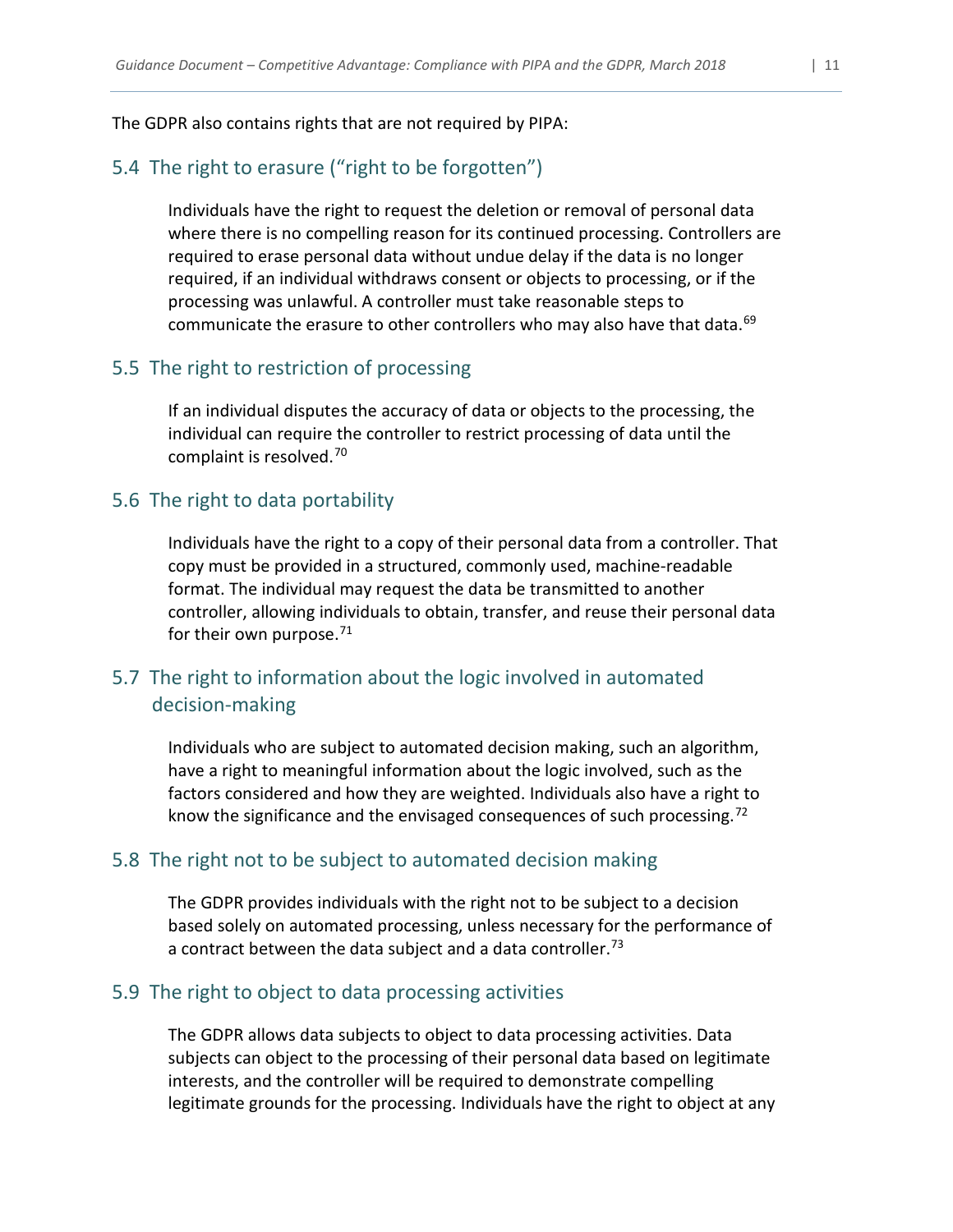time to the processing of personal data including for direct marketing, profiling, and scientific or historical purposes.<sup>[74](#page-21-27)</sup>

The GDPR provides data subjects with significant additional rights that

| <b>ADVICE FROM THE</b> | are not provided in PIPA. EU data subjects have greater privacy rights<br>than individuals in BC.                                                                                                                                                                                    |  |  |  |  |  |  |  |
|------------------------|--------------------------------------------------------------------------------------------------------------------------------------------------------------------------------------------------------------------------------------------------------------------------------------|--|--|--|--|--|--|--|
| <b>COMMISSIONER</b>    | Implement appropriate processes and capabilities to address individual<br>rights and requests. Update your privacy policies to reflect new<br>requirements. Develop procedures to provide data electronically in a<br>commonly used format and to delete personal data upon request. |  |  |  |  |  |  |  |

# <span id="page-12-0"></span>**6.0 MANDATORY BREACH NOTIFICATION**

### 6.1 Mandatory breach notification » GDPR

Individuals affected by a data breach must be notified by the controller within 72 hours of discovering the breach. Breaches affecting the rights and freedoms of individuals require immediate notification, without undue delay.<sup>[75](#page-21-28)</sup> The notification must include full details of the breach, the approximate number of individuals affected, potential consequences, and ways to mitigate any harm. [76](#page-21-29)

# 6.2 Mandatory breach notification » PIPA

PIPA does not require data breach notification. However, PIPA requires that an organization protect personal information in its custody and control by making reasonable security arrangements to prevent unauthorized access, collection, use, disclosure, copying, modification or disposal, or similar risks.<sup>[77](#page-21-30)</sup> In the event of a breach the organization may be required to notify affected individuals in order to satisfy that requirement. Our guidance document, *[Privacy Breaches: Tools and Resources](https://www.oipc.bc.ca/guidance-documents/1428)*, [78](#page-21-31) is available for organizations to assess whether they have made reasonable security arrangements.

# **ADVICE FROM THE COMMISSIONER**

BC organizations with EU data subjects should ensure that they have procedures to detect, report, and investigate a data breach as required by the GDPR.

# <span id="page-12-1"></span>**7.0 CROSS-BORDER TRANSFERS OF PERSONAL INFORMATION**

# 7.1 Cross-border transfers of personal information » GDPR

The GDPR permits organizations to transfer personal data outside the EU in limited circumstances including: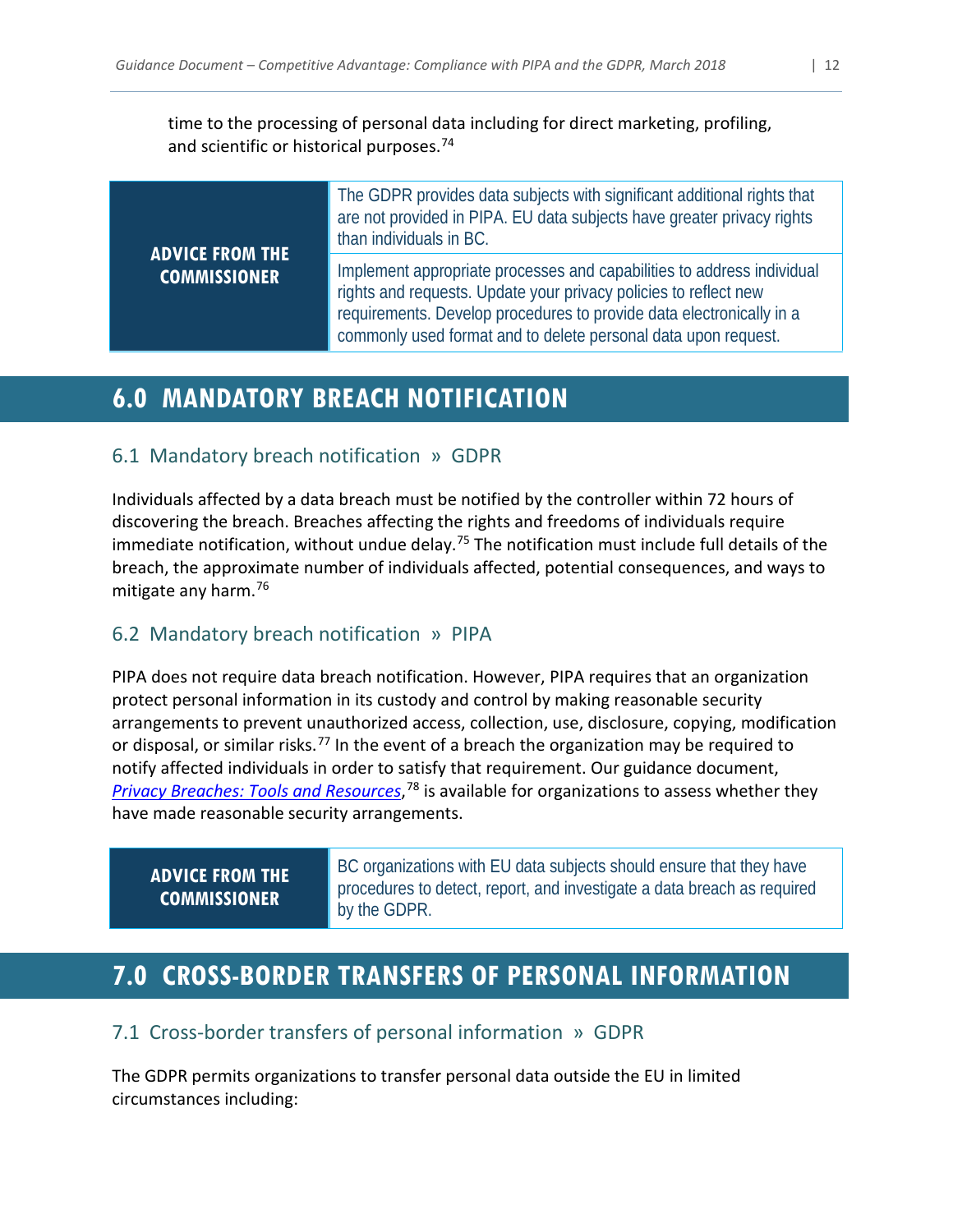- to countries, territories, or sectors of a country providing an adequate level of data protection;<sup>[79](#page-21-32)</sup>
- where standard data protection clauses or binding corporate rules apply;<sup>[80](#page-21-33)</sup> or
- where approved codes of conduct or certification are in place. $81$

A key element of the GDPR for organizations outside of the EU is that jurisdictions with laws that are adequate in comparison to the GDPR can apply to the EU for ["adequacy status.](#page-17-7)" <sup>82</sup> Organizations in jurisdictions with adequacy status face fewer restrictions when transferring personal information outside of the EU. Canada and BC currently have adequacy status with the EU, which will continue until reviewed by the [European Commission.](#page-17-6) The GDPR requires the Commission to report to the European Parliament on Canada's adequacy status by May 25, 2020.[83](#page-21-36)

A transfer of personal data to a jurisdiction that does not have adequacy status can still occur with appropriate specific safeguards. These safeguards include standard data protection clauses, binding corporate rules, approved codes of conduct, or certification.<sup>[84](#page-21-37)</sup>

# 7.2 Cross-border transfers of personal information » PIPA

PIPA does not explicitly address cross-border transfers of personal information.<sup>[iii](#page-13-1)</sup> Section 34 requires organizations to take reasonable security measures against unauthorized access or disclosure. Under PIPA organizations can transfer personal information outside of BC but the requirement to maintain reasonable security measures continues to apply to personal information accessed, disclosed, or stored outside of BC.

# **ADVICE FROM THE COMMISSIONER**

BC organizations can transfer personal information outside of the province but you are still required to maintain reasonable security for that personal information.

# <span id="page-13-0"></span>**8.0 DATA GOVERNANCE OBLIGATIONS**

# 8.1 Privacy by design » GDPR

Organizations subject to the GDPR must implement technical and organizational measures to show they have considered and included data compliance measures into their data processing activities.<sup>[85](#page-21-38)</sup> The GDPR requires all organizations to install a number of accountability measures and show that they take data governance seriously, including **privacy impact assessments, <sup>[86](#page-21-39)</sup>** audits, policy reviews, activity reports, and in some cases appointing a **Data Protection** [Officer.](#page-17-10)<sup>[87](#page-21-40)</sup>

<span id="page-13-1"></span>iii This means that there are no specific restrictions to cross-border transfers under PIPA. However, all collection, use, and disclosure of personal information must be reasonable according to PIPA sections 11, 14, and 17.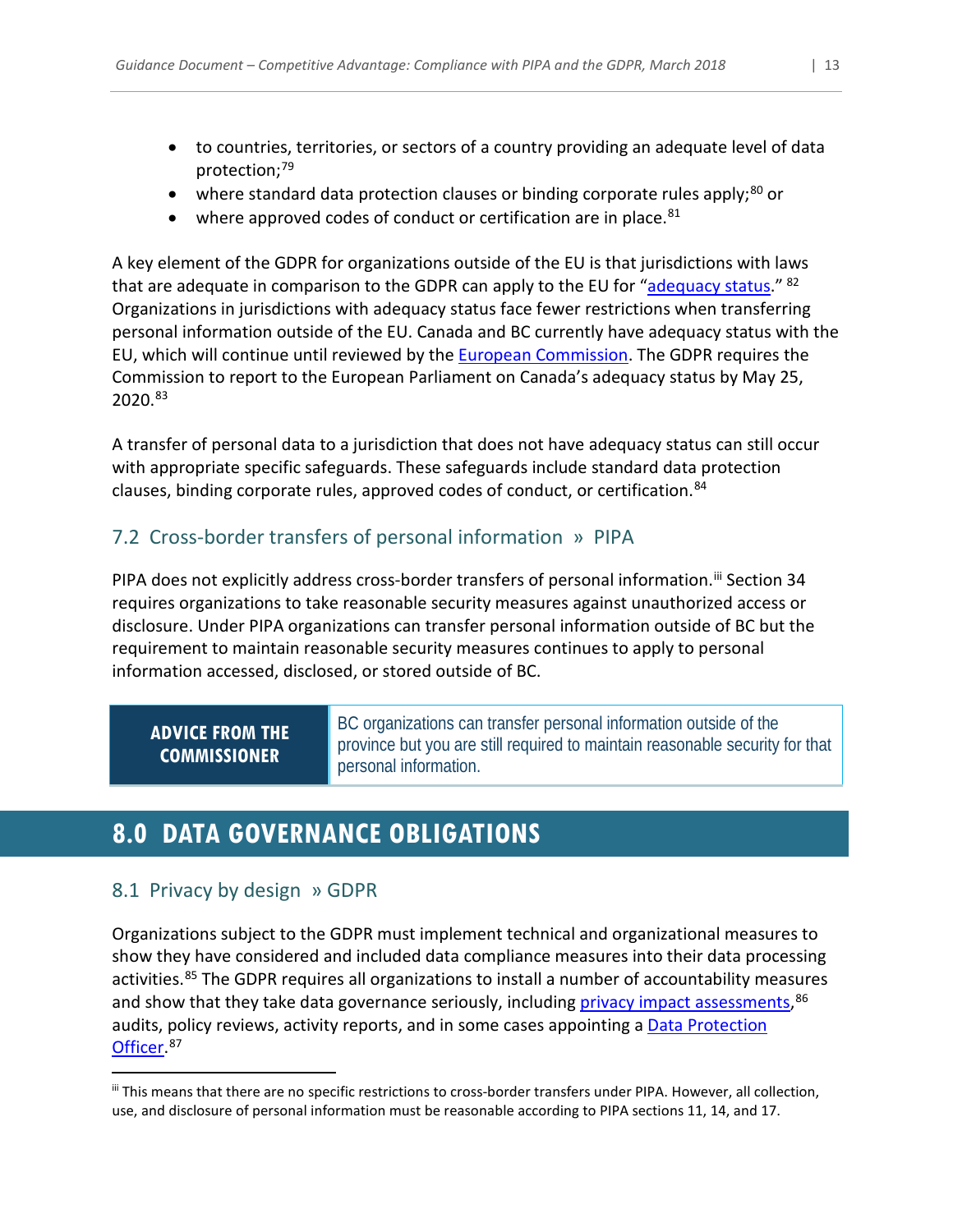# 8.2 Privacy by design » PIPA

PIPA requires organizations to protect and secure personal information against unauthorized use or disclosure.<sup>[88](#page-21-41)</sup> Under PIPA, an organization must make a reasonable effort to ensure that personal information collected by or on behalf of an individual is accurate and complete, if the personal information is likely to be used by the organization to make a decision that affects the individual, or is likely to be disclosed to another organization.<sup>[89](#page-21-42)</sup> While this requirement is less explicit than the GDPR, our office expects organizations to undertake privacy impact assessments, audits, and policy reviews to ensure compliance with PIPA.

### **ADVICE FROM THE COMMISSIONER**

Ensure your organization builds privacy into the design, operation, and management of a system or process.

#### <span id="page-14-0"></span>8.3 Privacy impact assessments » GDPR

Also known as data protection impact assessments, Privacy Impact Assessments (PIAs) identify and mitigate privacy risks. Data controllers are required by the GDPR to complete a PIA before initiating any processing activity with high risk of infringing on a natural person's rights and freedoms.<sup>[90](#page-21-43)</sup>

#### 8.4 Privacy impact assessments » PIPA

PIPA does not require private sector organizations in BC to complete PIAs; however private sector organizations are encouraged to do so. Our office is available to review your organization's PIAs, and we can also recommend improvements to your [privacy management](#page-18-6)  [program.](#page-18-6)

### **ADVICE FROM THE COMMISSIONER**

Make sure you complete a PIA before initiating any processing activity that has a high risk of infringing on a person's rights and freedoms.

# <span id="page-14-1"></span>8.5 Data protection officers » GDPR

Private sector organizations subject to the GDPR are required to appoint a data protection (DPO) officer to oversee their data processing operations where:

- the processing is carried out by a public authority or body;
- the core activities of the controller or processor consist of processing that requires regular and systematic monitoring of data subjects on a large scale;
- the core activities consist of processing special categories of data on a large scale; or
- as required by [Member State](#page-18-7) law.<sup>[91](#page-21-44)</sup>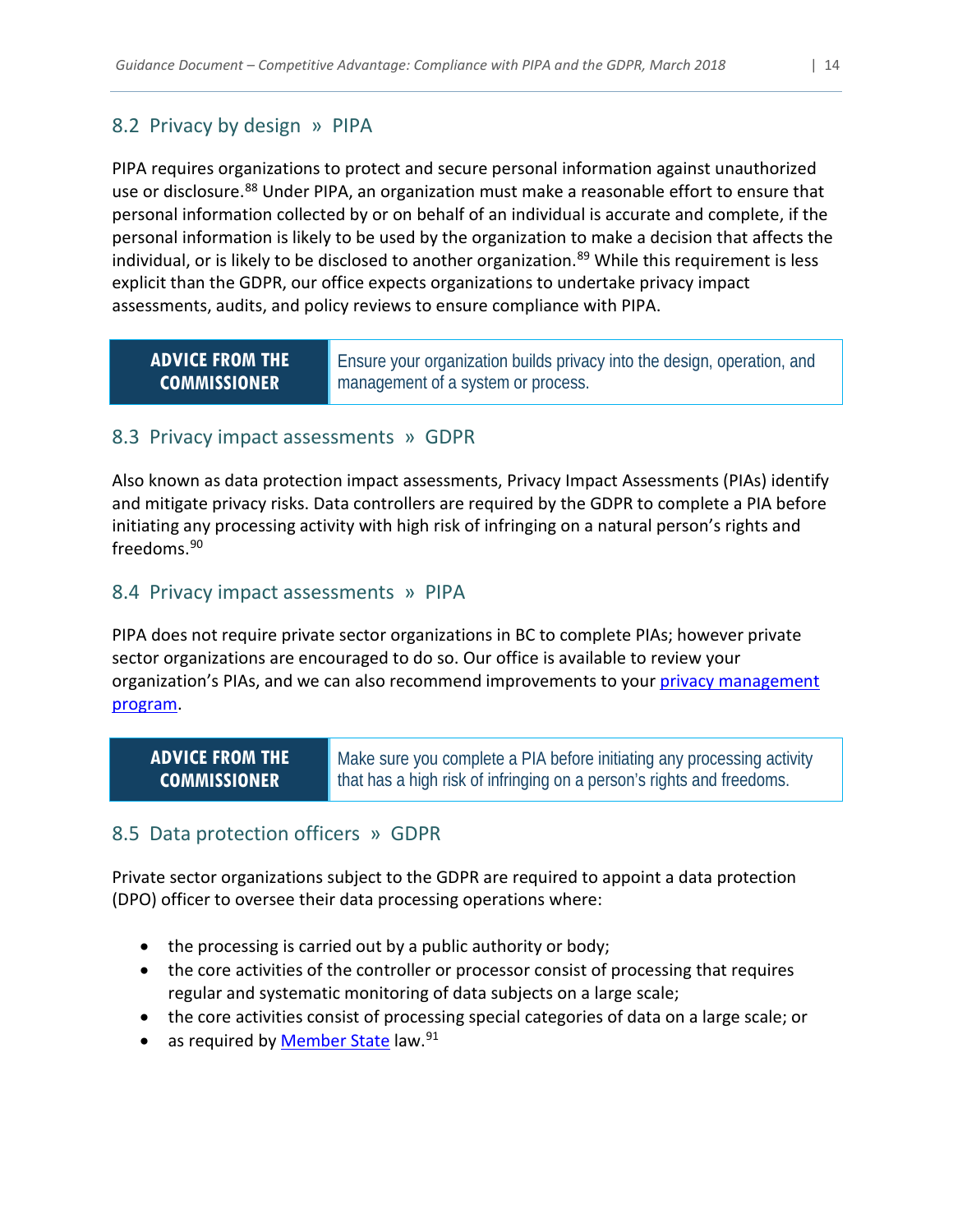# 8.6 Data protection officers » PIPA

PIPA also requires that organizations designate one or more individuals to ensure that the organization complies with PIPA. The identity and contact information of your privacy officer(s) must be publicly available.<sup>[92](#page-21-45)</sup>

| <b>ADVICE FROM THE</b> | At a minimum, appoint an individual responsible for privacy in your<br>organization and publish their contact information. Assess whether or not |
|------------------------|--------------------------------------------------------------------------------------------------------------------------------------------------|
| <b>COMMISSIONER</b>    | you will fall within the mandatory DPO requirement under the GDPR.                                                                               |

### 8.7 Representatives in the EU

Controllers or processors who are not established in the EU but have EU data subjects may need to designate a representative in the EU. A controller or a processor established outside the EU must appoint a representative unless the processing is occasional, small-scale, and does not involve sensitive personal data.<sup>93</sup>

| <b>ADVICE FROM THE</b><br><b>COMMISSIONER</b> | Determine if you need a representative in the EU. |
|-----------------------------------------------|---------------------------------------------------|
|-----------------------------------------------|---------------------------------------------------|

# <span id="page-15-0"></span>**9.0 SANCTIONS**

# 9.1 Sanctions » GDPR

Organizations that do not comply with the GDPR could face significant fines.<sup>[iv](#page-15-1)</sup> There are two broad tiers of sanctions.

Serious infringements can result in an administrative fine up to 20 million Euros, or 4% of the total annual worldwide turnover of the business.<sup>[94](#page-21-47)</sup> These fines apply to breaches of:

- the basic principles for processing, including conditions for consent;
- data subjects' rights;
- international transfer restrictions;
- any obligations imposed by Member State law for special cases, such as processing employee data; or
- certain orders of a supervisory authority.

<span id="page-15-1"></span> $\dot{N}$  Both the controller and the processor must comply with the GDPR; Article 3(1).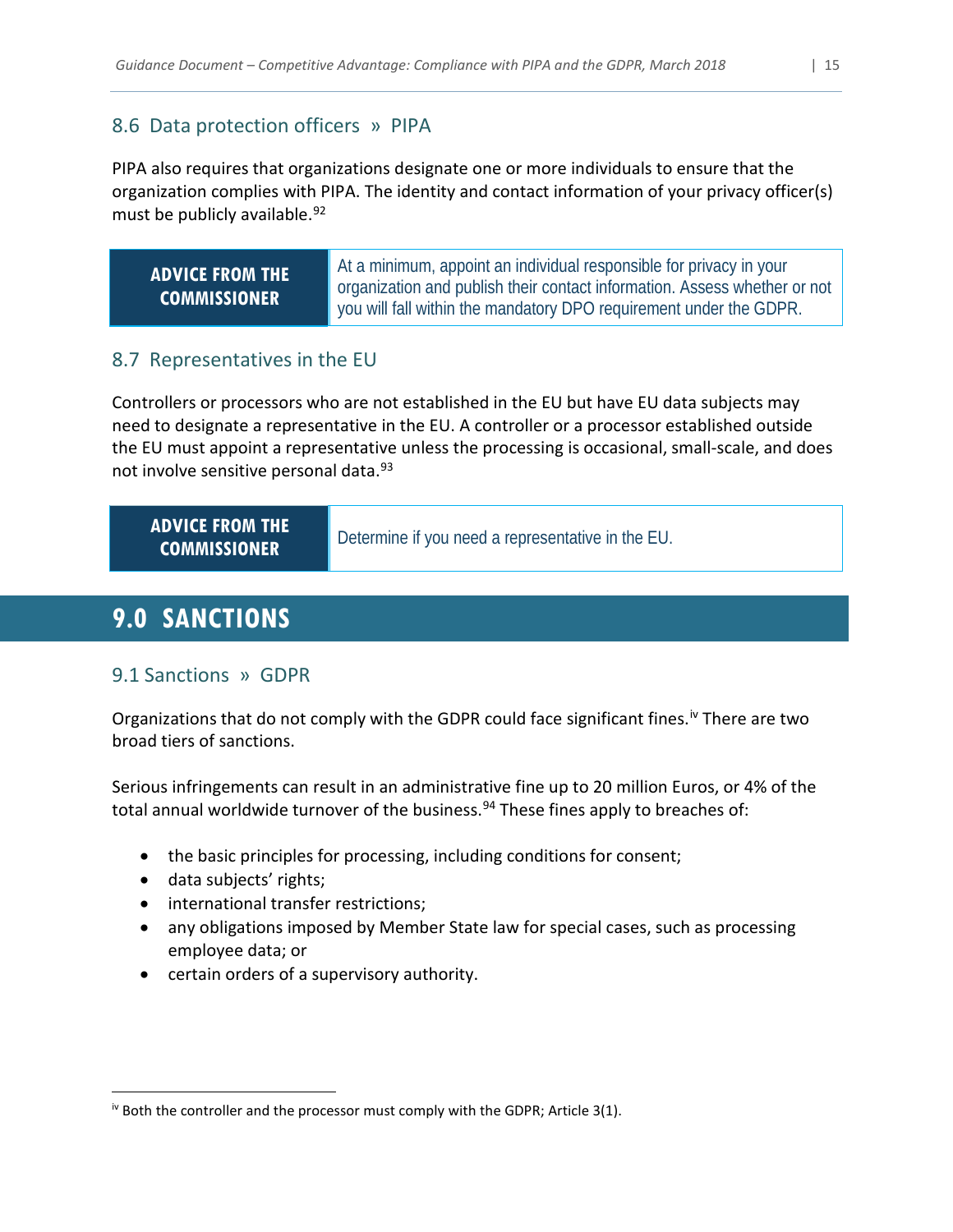Lesser infringements can result in administrative fines up to 10,000,000 Euros, or 2% of total annual worldwide turnover of the business.<sup>[95](#page-21-48)</sup> These fines apply to breach of:

- obligations of controllers and processors, including security and data breach notification obligations;
- obligations of certification bodies; or
- obligations of a monitoring body.

The GDPR also permits public interest organizations to bring class actions for data breaches on behalf of individuals who have had their rights violated.[96](#page-21-49)

# 9.2 Sanctions » PIPA

Under PIPA, an individual can be liable for a fine up to \$10 000 for non-compliance<sup>[97](#page-21-50)</sup> and a person other than an individual can be liable for a fine up to \$100, 000.<sup>[98](#page-21-51)</sup>

# **ADVICE FROM THE COMMISSIONER**

BC organizations subject to the GDPR should conduct a compliance assessment of their current policies and practices to identify gaps in relation to the GDPR.

# <span id="page-16-0"></span>**10.0 CONCLUSION**

The GDPR represents the current global standard for data protection regulation. While PIPA predates the GDPR and does not provide the same level of privacy protection, provisions such as mandatory breach notification will likely be incorporated into PIPA in the near future. Until that time, organizations can largely ensure compliance with PIPA by ensuring compliance with the GDPR, with some exceptions that are set out in the [table](#page-2-0) above.

Please contact our office if you require assistance with a privacy impact assessment, implementing a privacy management program, determining whether notification of a privacy breach is appropriate, or otherwise complying with PIPA.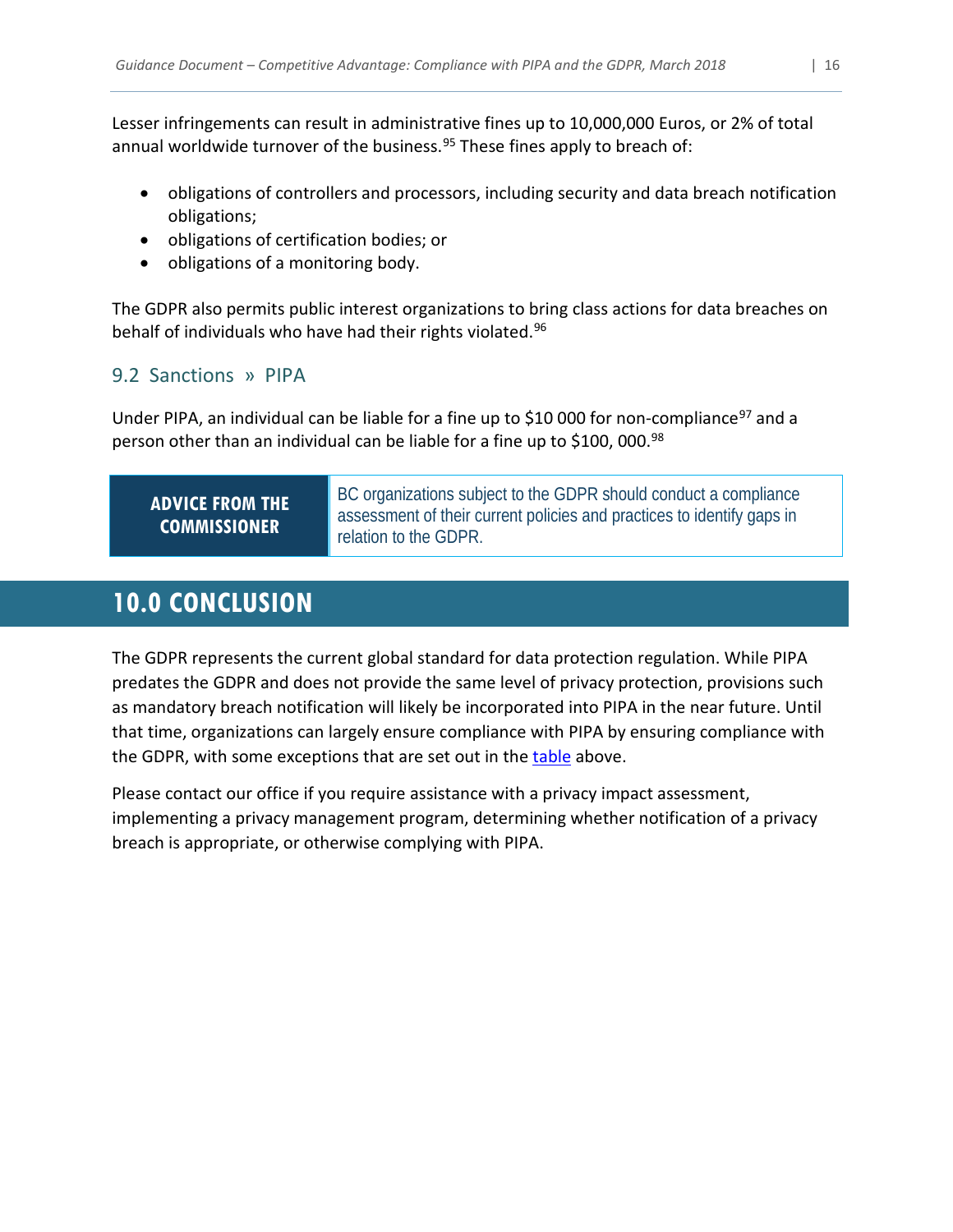# <span id="page-17-0"></span>**GLOSSARY**

<span id="page-17-1"></span>*articles:* The specific requirements of the GDPR; legally binding.

<span id="page-17-7"></span>*Article 29 Working Party:* An advisory body made up of a representative from the data protection authority of each EU Member State, the European Data Protection Supervisor, and the European Commission.

*adequacy status:* A decision by the European Commission that recognizes a non-EU country as having an adequate level of privacy protection in comparison to the GDPR. Adequacy status permits transfers of information about EU citizens to companies in third countries as though those transfers were within the EU. Canada (and BC) currently has adequacy status with the GDPR.

<span id="page-17-2"></span>*chapter:* The GDPR is organized into 11 sections, each addressing a different topic.

<span id="page-17-4"></span>*controller:* The natural or legal person, public authority, agency, or other body which, alone or jointly with others, determines the purposes and means of the processing of personal data.

<span id="page-17-5"></span>*consent:* Any freely given, specific, informed, and unambiguous indication of the data subject's wishes by a statement or by a clear affirmative action signifying agreement to the processing of their personal data.

<span id="page-17-9"></span>*data protection impact assessment (privacy impact assessment):* A structured review of a particular processing activity from a data protection compliance perspective; a tool designed to enable organizations to work out the risks that are inherent in proposed data processing activities before those activities commence.

<span id="page-17-10"></span>*data protection officer:* An individual who is formally tasked with ensuring that an organization is aware of and complies with its data protection responsibilities.

<span id="page-17-3"></span>*data subject:* The identified or identifiable natural person who is the subject of the personal data.

<span id="page-17-8"></span>*implicit consent:* When an individual volunteers information for an obvious purpose and a reasonable person would think that it was appropriate for the individual to volunteer that information under those circumstances

<span id="page-17-6"></span>*European Commission***:** The EU's politically independent executive arm. It is alone responsible for drafting proposals for new European legislation, and it implements the decisions of the European Parliament and the Council of the EU.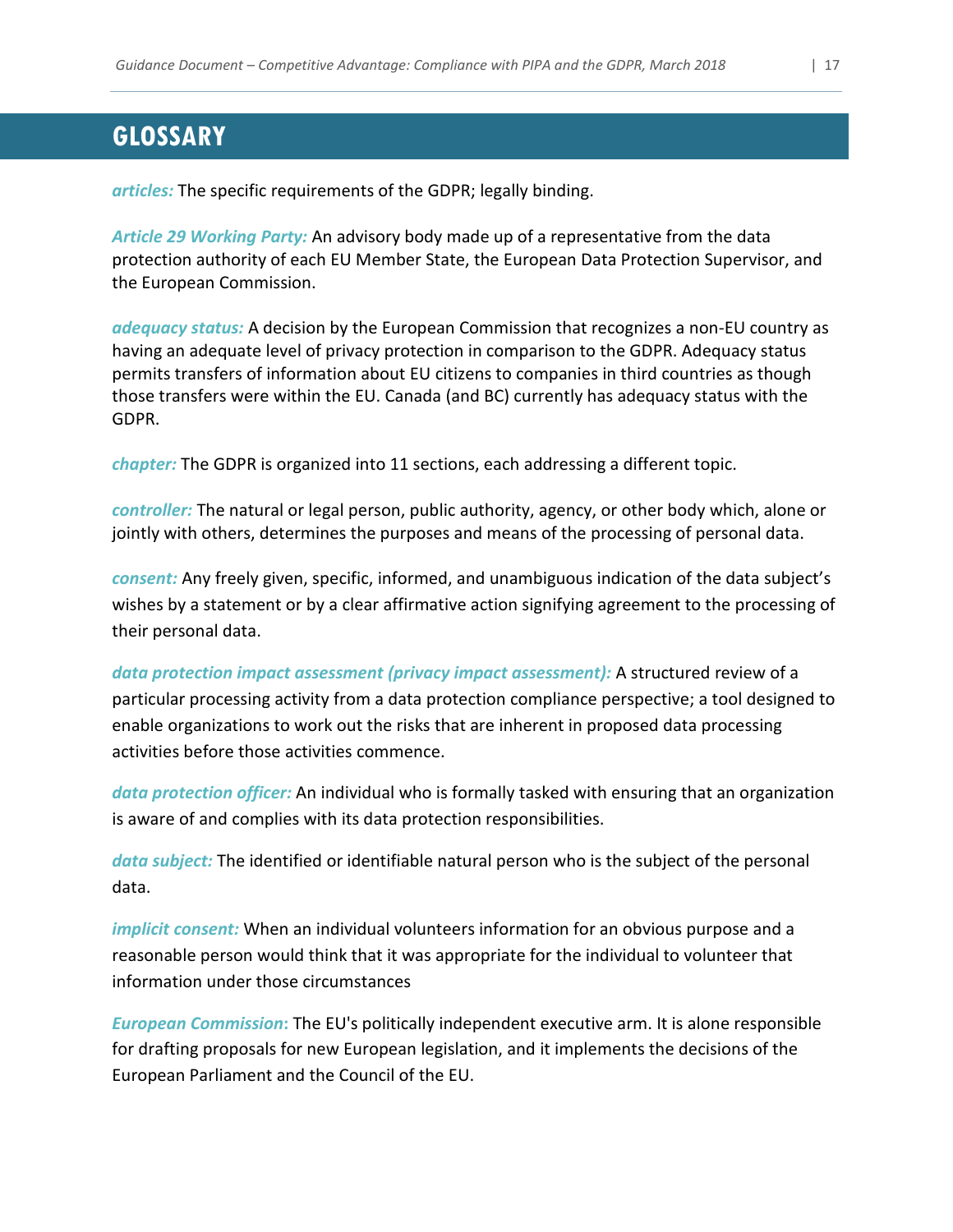*explicit consent:* An express statement of consent.

<span id="page-18-2"></span>*express consent:* Express consent is specific permission for processing that is given either verbally or in writing.

*identifiable natural person:* One who can be identified, directly or indirectly, by reference to an identifier such as a name, an identification number, location data, an online identifier such as IP address, or to one or more factors specific to the physical, physiological, genetic, mental, economic, cultural, or social identity of that natural person

<span id="page-18-5"></span>*implied consent:* Implied consent is permission for processing that is inferred from the actions of the individual.

*information notice (privacy policy):* The controller must provide information to individuals about its processing of their data, unless the individual already has this information. The information must be provided in a concise, transparent, intelligible, and easily accessible way, using clear and plain language.

*lead supervisory authority:* The principal EU regulator responsible for enforcement of the GDPR in relation to cross border processing.

<span id="page-18-4"></span>*legitimate interest:* Use of personal data by a data controller that is deemed necessary and would reasonably be expected by a data subject.

<span id="page-18-7"></span>*member state:* The European Union consists of 28 member states. Member states are subject to binding laws such as the GDPR in exchange for representation within EU legislative and judicial institutions.

<span id="page-18-3"></span>*necessary:* More than merely convenient to have; it should be integral to the provision of your product or service.

<span id="page-18-1"></span>*opt-out consent:* When consent is presumed, but an individual can decline.

*personal data:* Any information relating to an identified or identifiable natural person (often referred to as a "data subject").

<span id="page-18-0"></span>*principle of data minimization:* Meaning that processing of personal data must be limited to that which is adequate, relevant, and necessary to achieve the specified purpose.

<span id="page-18-6"></span>*privacy management program:* A program designed to ensure that privacy is built into all initiatives, programs, or services, by design, for the responsible management of personal information.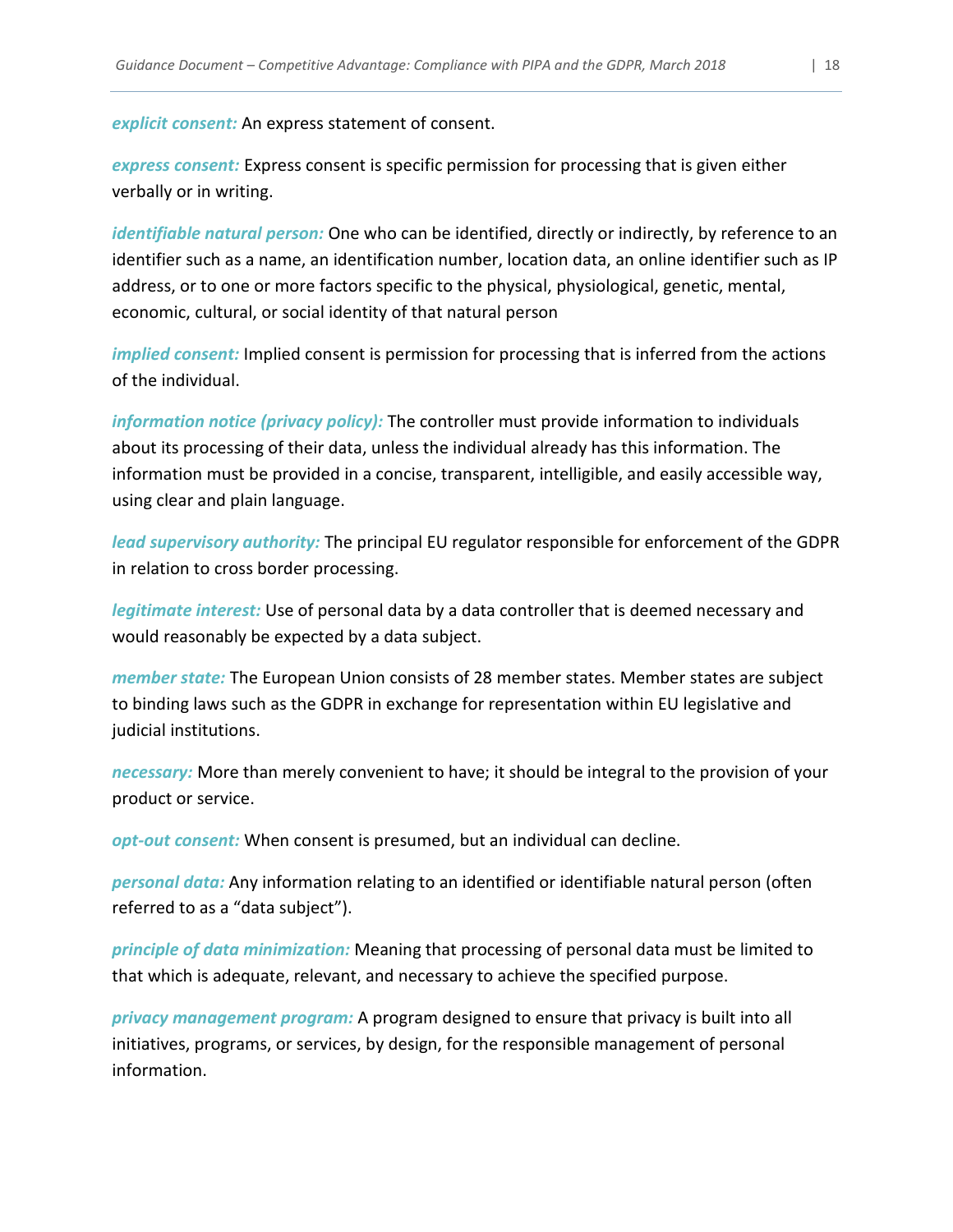<span id="page-19-1"></span>*processing:* Any operation, or set of operations, which is performed on personal data or on sets of personal data, whether or not by automated means, such as collection, recording, organisation, structuring, storage, adaptation or alteration, retrieval, consultation, use, disclosure by transmission, dissemination, or otherwise making available, alignment or combination, restriction, erasure, or destruction

<span id="page-19-2"></span>*processor:* Any person, public authority, or agency that processes personal data on behalf of the controller.

<span id="page-19-4"></span>*pseudonymization:* A technique for processing personal data so that it cannot be attributed to a specific data subject without additional information.

<span id="page-19-0"></span>*recital:* The recitals inform the interpretation of the articles, but are not legally binding.

<span id="page-19-3"></span>*special personal data (sensitive personal information):* Revealing racial or ethnic origin, political opinions, religious or philosophical beliefs, trade-union membership; data concerning health or sex life and sexual orientation; genetic data; or biometric data.

<span id="page-19-5"></span>*two-stage verification:* A process that involves two authentication methods, performed one after the other, to verify that someone or something requesting access is who or what they declare to be.

These guidelines are for information purposes only and do not constitute a decision or finding by the Office of the Information and Privacy Commissioner for British Columbia. These guidelines do not affect the powers, duties, or functions of the Information and Privacy Commissioner regarding any complaint, investigation, or other matter under FIPPA or PIPA. The information in this Guidance Document is not a substitute for legal advice.



Protecting privacy. Promoting transparency.

PO Box 9038 Stn. Prov. Govt. Victoria BC V8W 9A4 | 250-387-5629 | Toll free in BC: 1-800-663-7867 [info@oipc.bc.ca](mailto:info@oipc.bc.ca) | oipc.bc.ca | @BCInfoPrivacy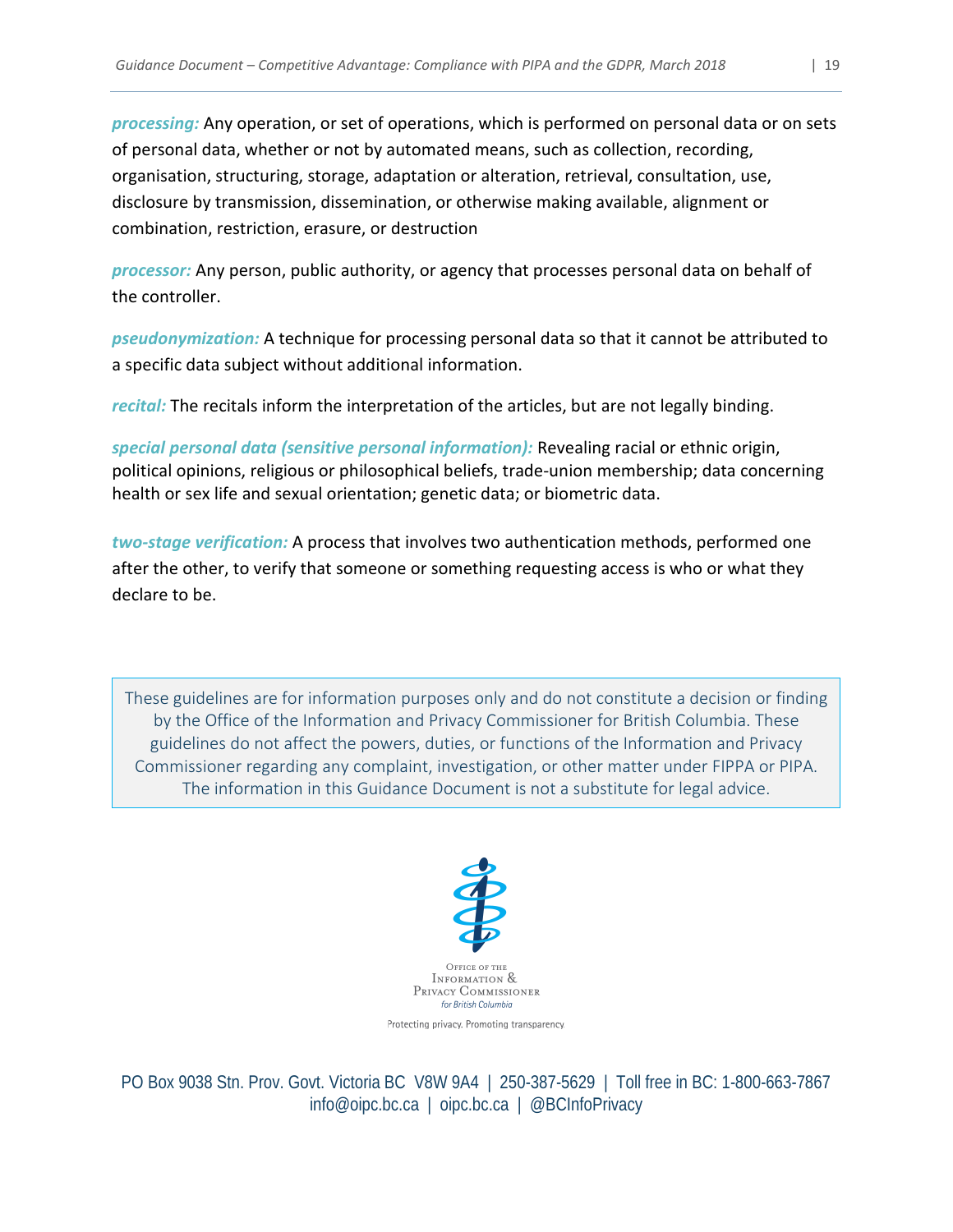# <span id="page-20-0"></span>**ENDNOTES**

```
1 Personal Information Protection Act, S.B.C. 2003, c. 63 (PIPA)
2 Regulation 2016/679 of the European Parliament and of the Council on the Protection of Natural 
Persons with Regard to the Processing of Personal Data and on the Free Advancement of Such Data, 
and repealing Directive 95/46/EC, 2016 O.J. L 119/1 (GDPR)
3 GDPR Article 2
4 GDPR Article 3(1),(2); It is not clear whether BC organizations that offer goods and services to EU 
businesses, as opposed to individuals, will fall under the scope of Article 3(2)(a).
5 GDPR Article 4(2)
GDPR Article 4(7)
7 GDPR Article 4(8)
8 GDPR Article 5(1)(a)
 5(1)(b)
10 GDPR Article 5(1)(c)11 GDPR Article 5(1)(d)12 GDPR Article 5(1)(e)13 GDPR Recital 46, Article 4(1)
14 GDPR Recitals 10,34,35,51, Article 9(1)
15 GDPR Article 4(5)
16 GDPR Recital 26
 28,78
 Section 1
19 GDPR Article 6
20 GDPR Article 4(11)
21 GDPR Recitals 32
22 GDPR Recital 171; It is unclear how this will relate to BC organizations since they were not subject to
Directive 95/46/EC.
23 GDPR Article 7(4)
24 GDPR Article 7(3)
25 GDPR Article 9(2)(a)26 GDPR Article 22
27 GDPR Articles 45,46
28 Article 29 Data Protection Working Party WP29 Guidelines on Consent under Regulation 2016/679, 
2017: https://iapp.org/media/pdf/resource_center/wp29_consent-12-12-17.pdf
29 Ibid
30 GDPR Recital 43
31 GDPR Articles 6(1)(a), 88
 38, 75
33 GDPR Articles 6(1)(f) 8
34 GDPR Recital 58, Article 12(1)
35 PIPA Section 6(2)(a)36 PIPA Section 8(3)
 7,8
38 PIPA Section 9
39 PIPA Section ,15,18
40 PIPA Sections 11,14,17
41 Order P09-02, 2009, CanLII 67292 (BC IPC)
 7(2)
43 Order P09-01, 2009, CanLII 38705 (BC IPC)
44 PIPA Sections ,16,19
 2
46 GDPR Article 6(1)\overline{a}
```